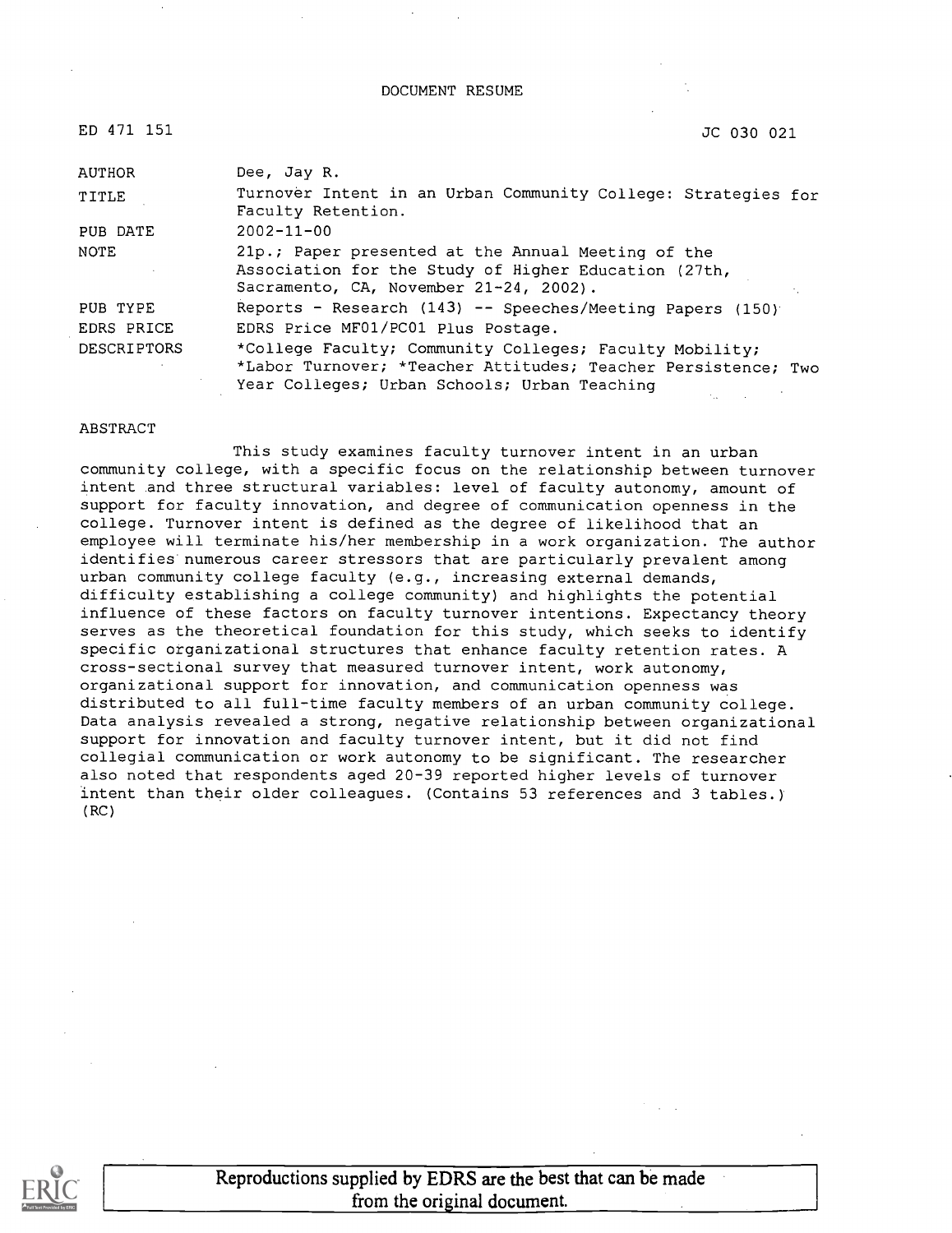#### Turnover intent in an urban community college: Strategies for faculty retention

U.S. DEPARTMENT OF EDUCATION<br>Office of Educational Research and Improvement **EDUCATIONAL RESOURCES INFORMATION** 

- CENTER (ERIC)<br>27 This document has been reproduced as<br>received from the person or organization originating it.
- Minor changes have been made to improve reproduction quality.

° Points of view or opinions stated in this document do not necessarily represent official OERI position or policy.

Jay R. Dee Graduate College of Education University of Massachusetts Boston Boston, MA 02125-3393

jay.dee@umb.edu

Paper presented at the Annual Meeting of the Association for the Study of Higher Education (ASHE), Sacramento, CA, November 2002

PERMISSION TO REPRODUCE AND DISSEMINATE THIS MATERIAL HAS BEEN GRANTED BY

Deo

TO THE EDUCATIONAL RESOURCES INFORMATION CENTER (ERIC) 1

2

# BESTCOPYAVAILABLE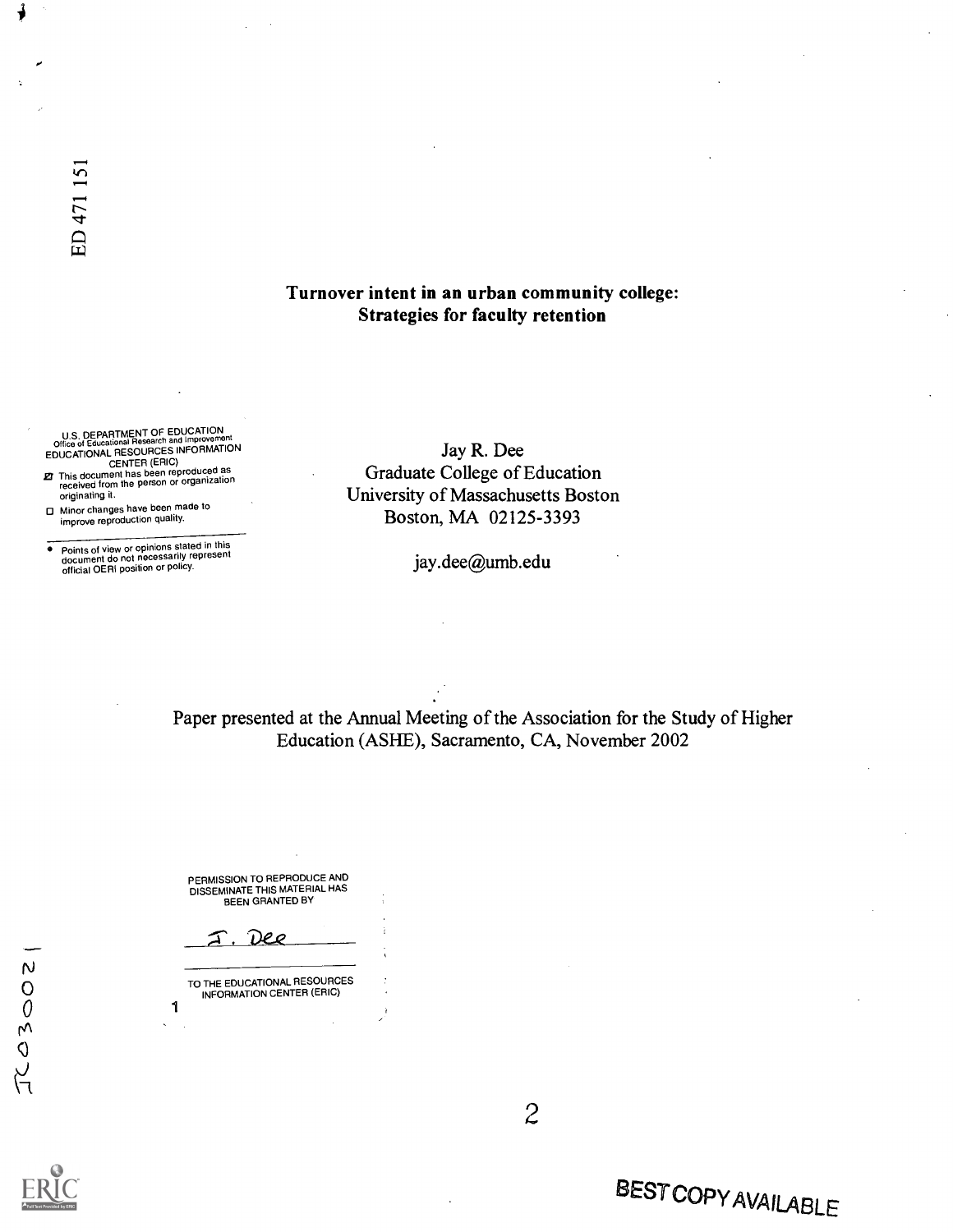#### Turnover intent in an urban community college: Strategies for faculty retention

A 2000 TIAA-CREF survey found that more than 40% of full-time faculty members had seriously considered switching careers (Sanderson, Phua, & Herda, 2000). High rates of faculty dissatisfaction and turnover can be costly to the reputation of an institution and to the quality of instruction (McBride, Munday, & Tunnell, 1992). Institutional effectiveness is diminished when courses cannot be offered or projects cannot be completed because of faculty turnover. Under conditions of high turnover, faculty morale is likely to suffer, and the quality of student-faculty interactions  $-$  a key factor in college student retention  $-$  will be affected.

Researchers in sociology, psychology, and higher education have identified a range of stressors that contribute to faculty propensity to leave, including lack of autonomy, limited support for innovation, and a diminished a sense of community (Barnes, Agago, & Coombs, 1998; Johnsrud & Rosser, 2000; Manger & Eikeland, 1990; Matier, 1990; Smart, 1990). Some evidence suggests that these career stressors may be particularly prevalent in urban community colleges. First, urban community colleges are under significant pressure to set priorities. Their urban location exposes them to a greater variety and larger number of external demands (Lynton, 1996; Pfeffer & Salancik, 1978). For example, workforce training and developmental education needs are extensive in urban areas (Bosworth, 1997; Fitzgerald & Jenkins, 1997; Roueche, Ely, & Roueche, 2001). Pressures for accountability, in turn, may delimit the range of faculty autonomy, as external forces increasingly control organizational behavior. Second, though community colleges have been deemed the most innovative sector of higher education (O'Banion,

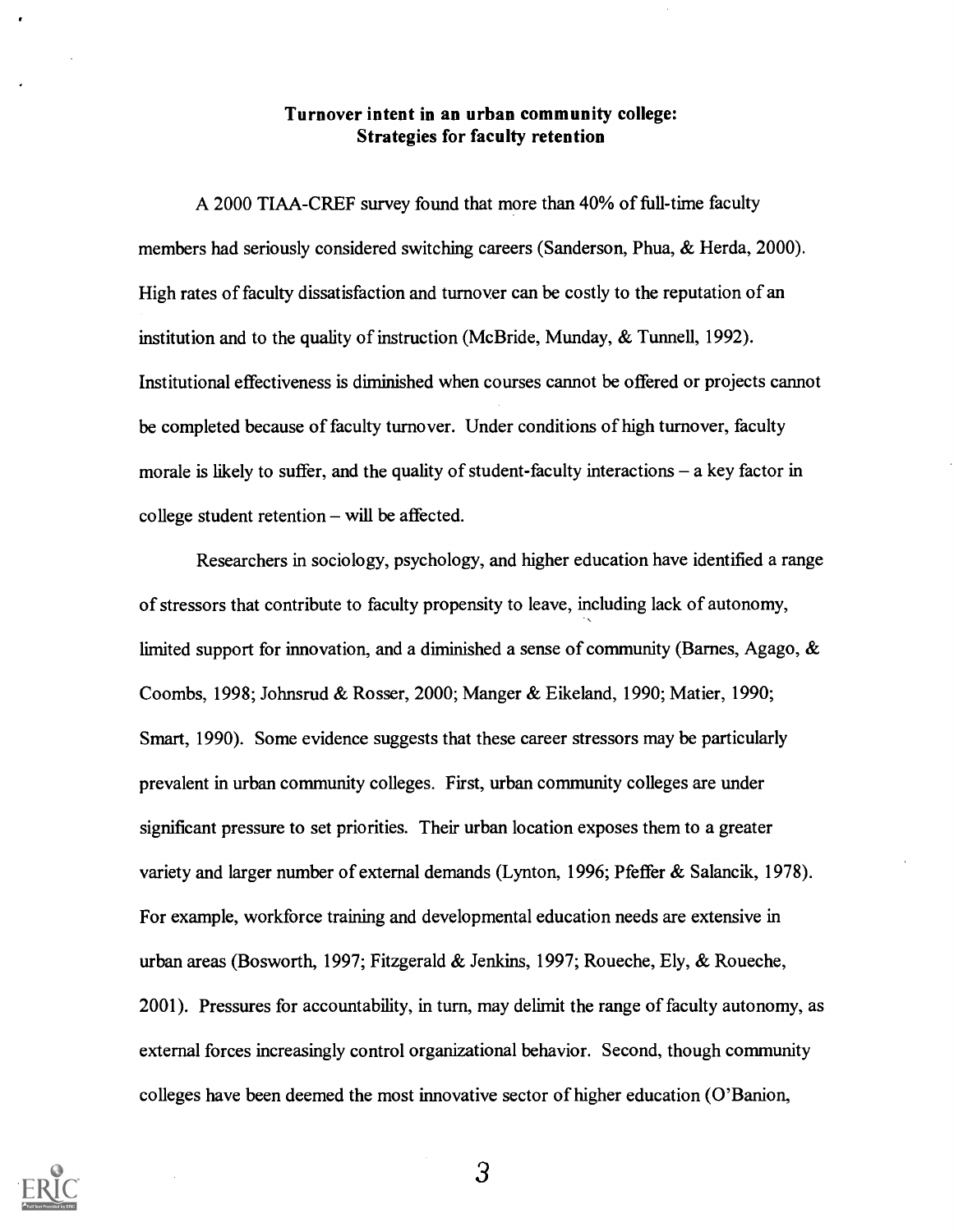1997), the extent of support for faculty-initiated change varies substantially. Community college leadership has traditionally been viewed as more authoritarian and "top-down" than other sectors, and faculty participation in governing and changing these institutions may be limited (Kezar, 1998; Thaxter & Graham, 1999). Finally, urban institutions face particular challenges in developing a sense of community. The prevalence of night and weekend courses makes difficult the task of scheduling time for faculty to interact and work together. The bifurcation of the transfer and workforce development functions and the extensive use of a contingent academic labor force may also forestall efforts to build a sense of community in these institutions.

The purpose of this study was to examine faculty turnover intent in an urban community college. Turnover intent refers to the degree of likelihood that an employee will terminate his/her membership in a work organization. Conversely, intent-to-stay refers to the extent to which an employee plans to continue membership with his/her employer (Kim, Price, Mueller, & Watson, 1996). Specifically, this study explored the relationship between faculty turnover intent and three structural variables: level of faculty autonomy, amount of support for faculty innovation, and degree of communication openness in the college.

#### Theoretical Framework

The selection of structural variables was based on expectancy theory (Lawler, 1994; Porter & Lawler, 1968; Vroom, 1964). Basic to the idea of expectancy theory is the notion that people "enter work organizations with expectations and values, and if these expectations and values are met, they will likely remain a member of the organization"

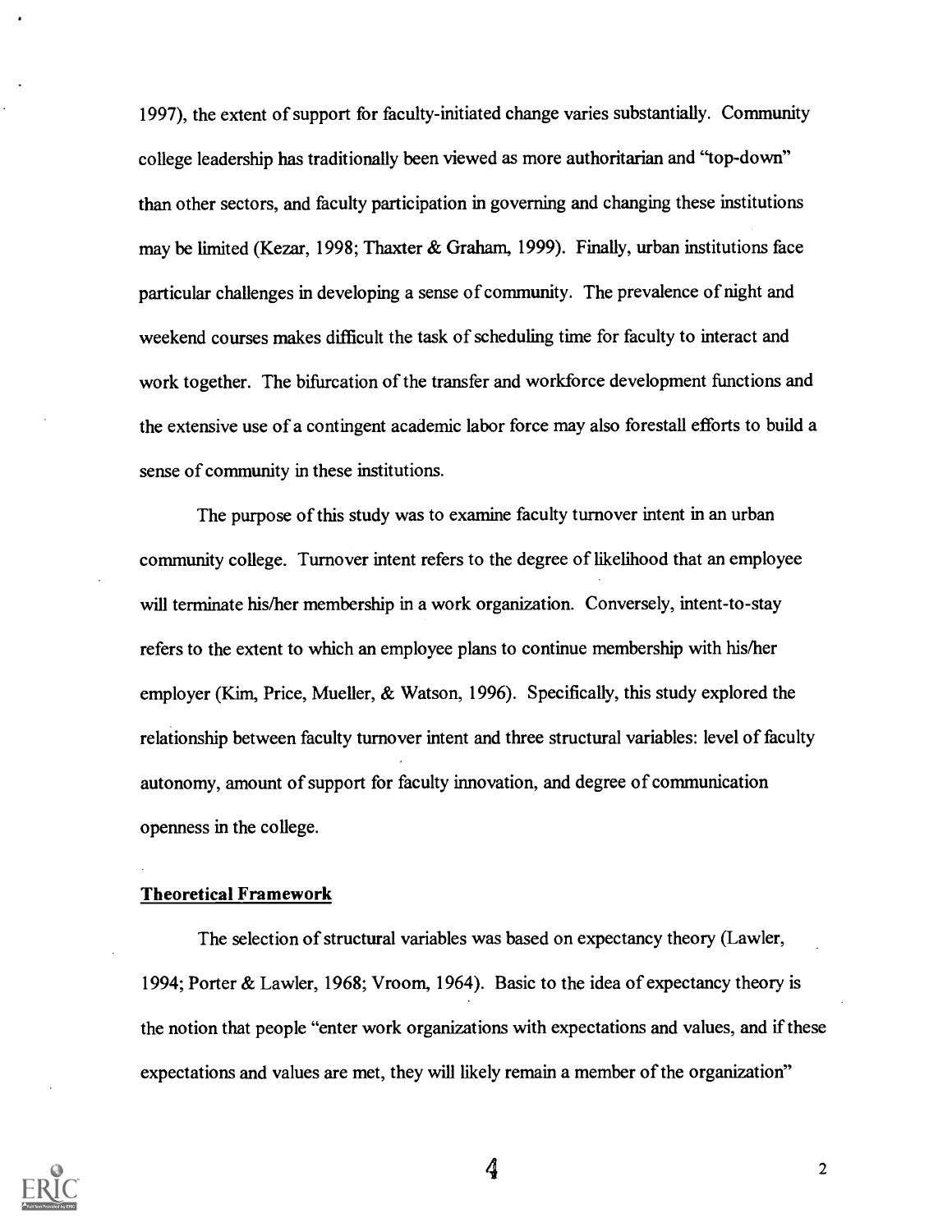(Kim, et al., 1996, p. 949). Thus, people have certain expectations for the structural properties of work. When these structural expectations are met, people tend to report higher levels of intent to stay, and organizations are likely to experience lower levels of turnover.

This structural approach to the study of turnover intent differs from the psychological approach taken by other researchers of faculty propensity to leave (e.g., Johnsrud & Rosser, 2000). The psychological approach focuses on faculty satisfaction and levels of organizational morale. Invariably, these studies find that high levels of satisfaction decrease turnover intent (Price, 1997). Such findings, however, do not reveal the mechanisms by which organizations can enhance faculty retention rates. In contrast, the structural approach examines variables that can be modified by organizational leaders (e.g., levels of autonomy, amount of support for innovative initiatives). Thus, the structural approach is more likely to identify specific ways to reorganize colleges, which may, in turn, enhance satisfaction and intent-to-stay. Findings can provide information about specific organizational structures where college leaders could intervene propitiously in order to enhance institutional faculty retention rates.

Expectancy theory suggests that faculty members are less likely to seek employment elsewhere when their structural expectations are met. Research on faculty values and academic culture (Austin, 1990; Birnbaum, 1988; Vaughan, 1991) suggests that these structural expectations include autonomy, support for innovation, and collegial communication.

Autonomy is defined as the ability of employees to set organizational goals and to structure the organization to maximize professional concerns (Price, 1997). The



5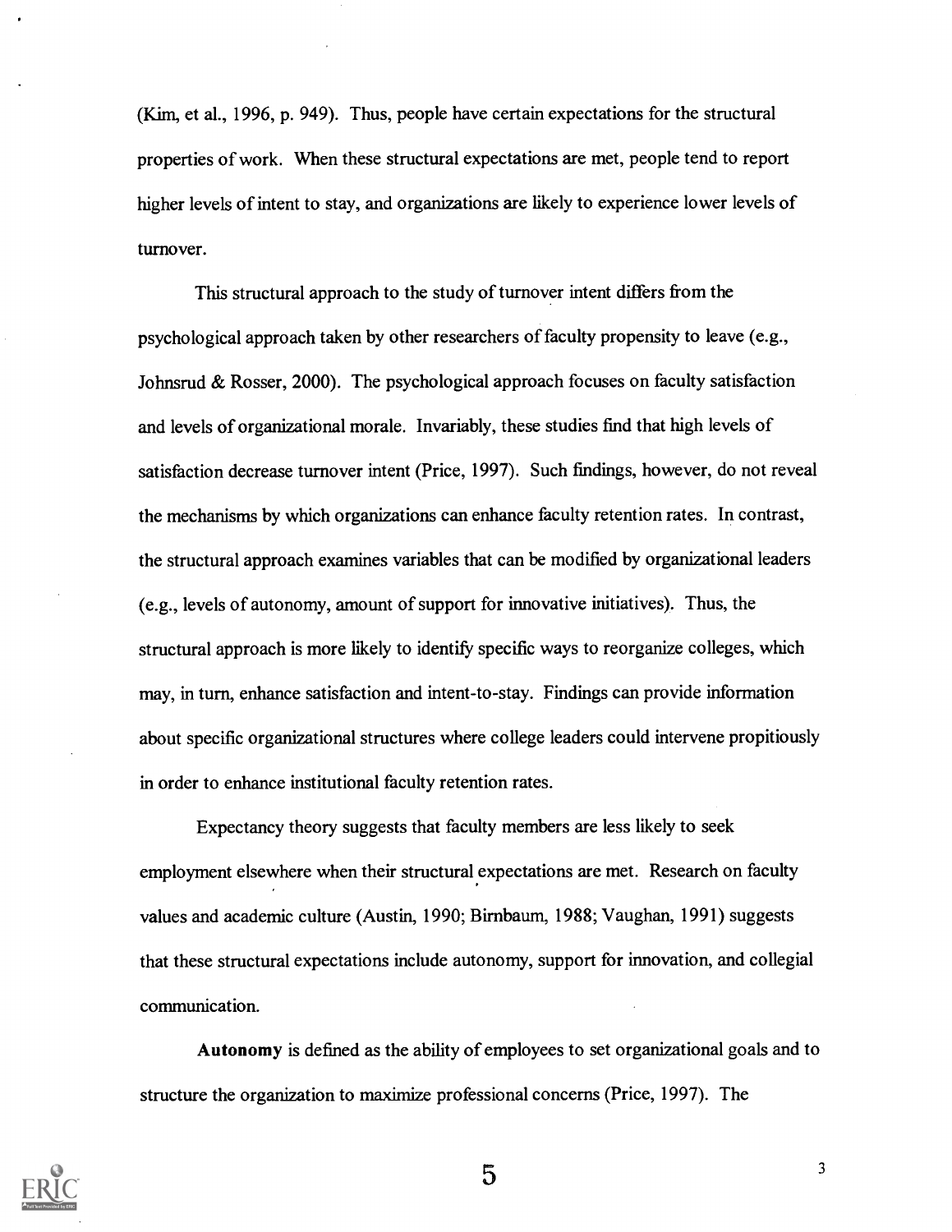importance of autonomy as a structural variable in studies of professional work has been well documented (Etzioni, 1969; Hackman & Oldham, 1980; Lawler, 1994). Spector's (1986) meta-analysis revealed that autonomy is related to lower levels of employee turnover and absenteeism, and to higher levels of motivation and job satisfaction. Autonomous work may satisfy higher-order needs for achievement and accomplishment (Turner & Lawrence, 1965).

Baldridge, Curtis, Ecker, and Riley (1973) characterized faculty autonomy as "the ability of professionals to decide work patterns, to actively participate in major academic decision-making, to have work evaluated by professional peers, and to be relatively free of bureaucratic regulations and restrictions" (p. 536). Faculty autonomy in community colleges may be constrained by curricular expectations from the professional associations that accredit many of their academic programs. Outside influence on curriculum tends to be higher in community colleges than in other sectors of higher education (Mazzoli, 2000). Autonomy may also be limited by norms of top-down leadership and collective bargaining agreements that precisely specify the range of faculty activities.

Support for innovation refers to the extent to which an organization supports change-related activity among its members (Siegel & Kaemmerer, 1978). Organizational commitment and satisfaction may depend, in large part, on the extent to which people perceive their organizations as supportive of new ideas and processes (Eisenberger, Fasolo, & Davis-LaMastro, 1990). Jansen and Chandler (1994) investigated relationships between support for innovation and hospital employees' perceptions and attitudes toward work. Employees who perceived high levels of support for innovation reported



 $6\phantom{1}6$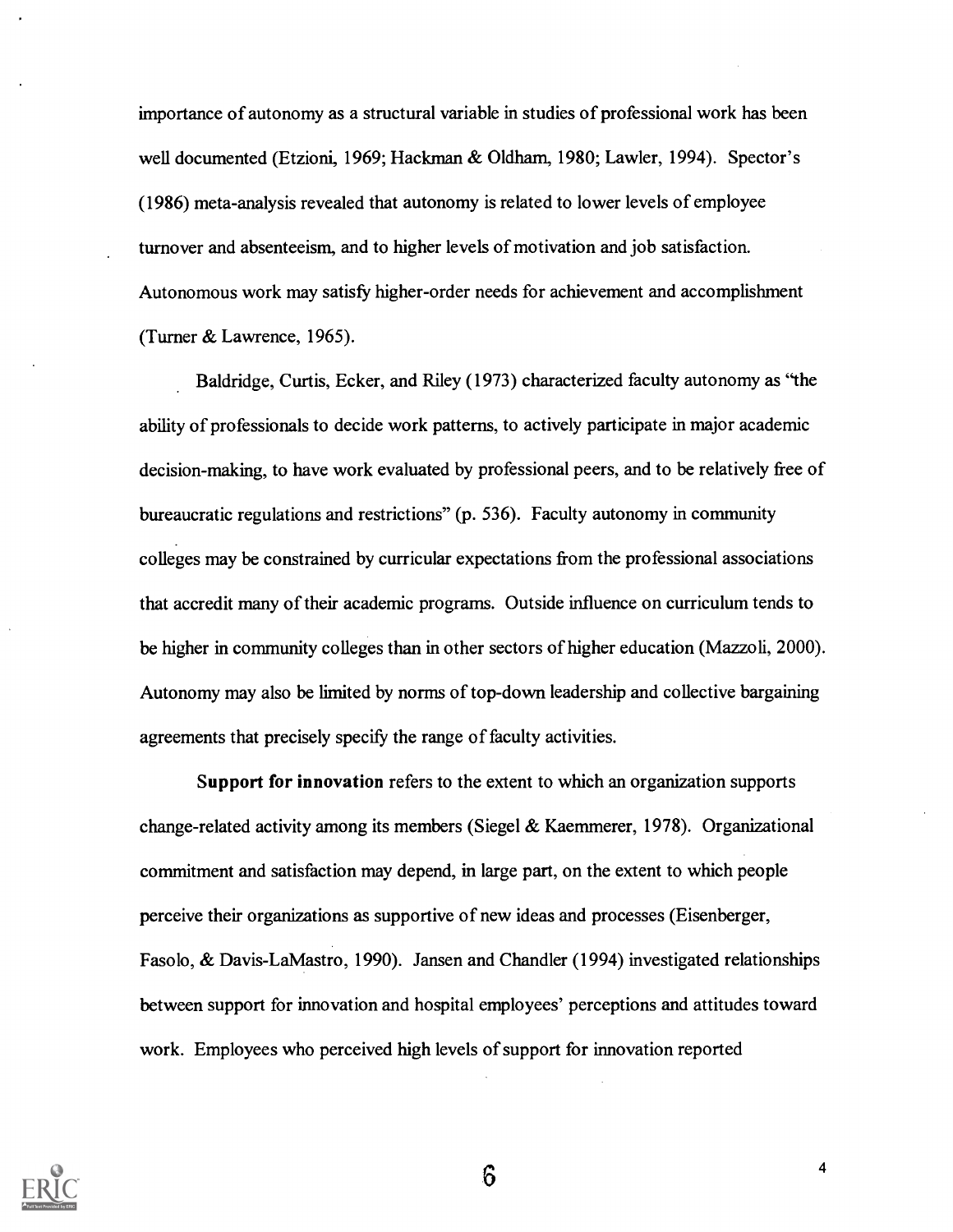substantially less role conflict and higher levels of involvement and satisfaction with the organization.

Higher education organizations provide a range of support structures to encourage faculty innovation. Professional development programs, teaching institutes, and mentoring relationships can help faculty make important changes in curriculum and pedagogy. Community colleges that support innovation may be conceptualized as learning organizations, where faculty members engage in continuous self-study to identify processes and procedures that can improve performance (O'Banion, 1997). There is some concern, however, about whether traditional, top-down forms of community college governance are consistent with support for innovation and organizational learning (Kezar, 1998; Thaxter & Graham, 1999).

Communication refers to "the degree to which information is transmitted among the members of an organization" (Price, 1997, p. 349). A communication network "consists of interconnected individuals who are linked by patterned communication flows" (Rogers & Kincaid, 1981, p. 82). Put simply, a communication network identifies who speaks to whom in the college.

Scott et al. (1999, p. 404) asserted that "communication inadequacies in an organization, such as employees not receiving necessary information or not being able to express themselves freely, may well contribute to their intent to leave." Alternatively, open communication may serve as a mechanism for integration into the organization, which can enhance intent-to-stay.

Open communication has long been considered an important element in faculty culture (Austin, 1990; Millett, 1962). It facilitates the creation of a "congenial and



7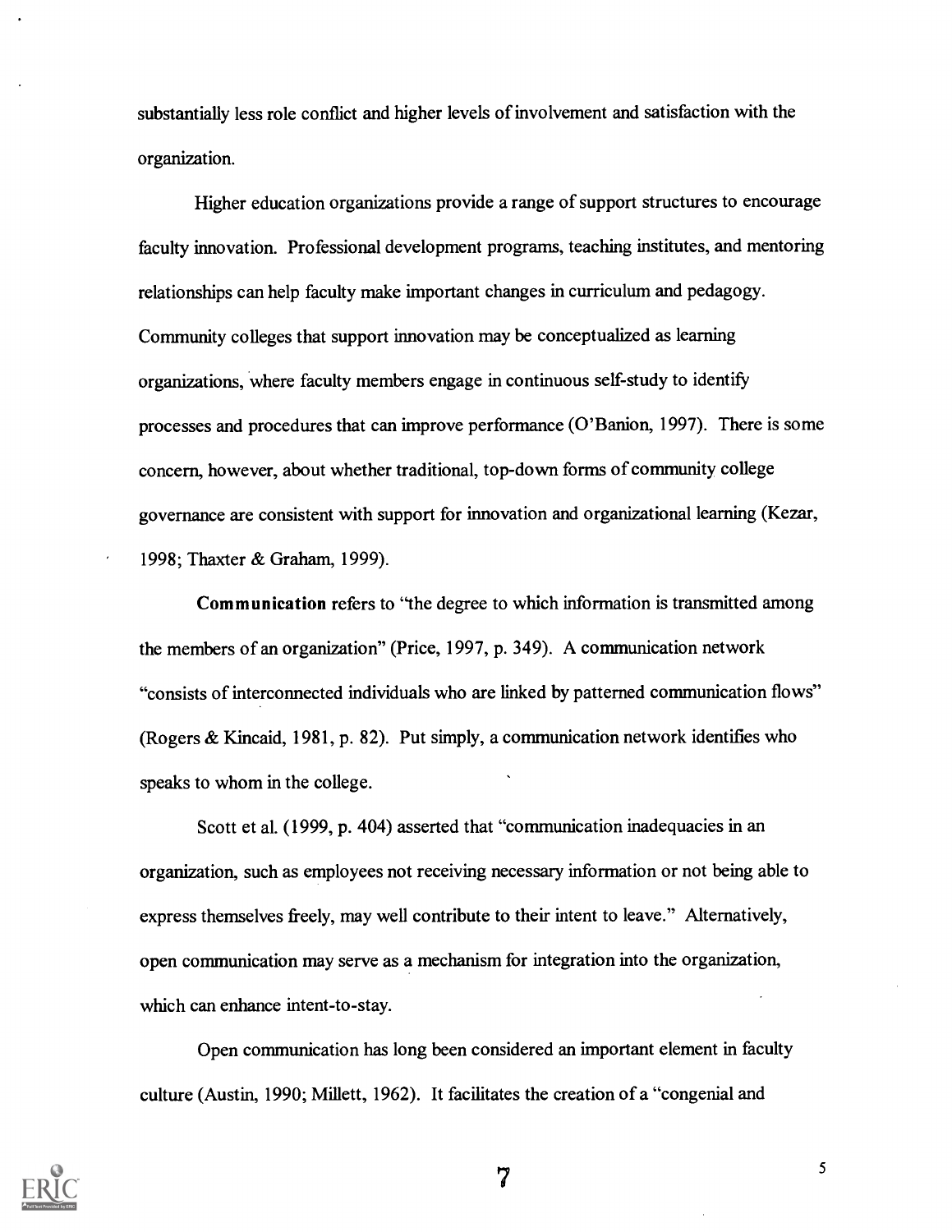sympathetic company of scholars in which friendships, good conversation, and mutual aid can flourish" (Bowen & Schuster, 1986, p. 55). Some authors have noted the importance of open communication for maintaining effective performance in the academic divisions and departments of community colleges (Coats, 2000). Communication openness, however, may be constrained where there is distrust between administrators and faculty. Here, people do not freely express conflicting views; instead, they utilize highly formalized means of conflict resolution, such as grievance procedures.

#### The Study

This study addressed the following research questions:

- To what extent is autonomy associated with faculty turnover intent?
- To what extent is organizational support for innovation associated with faculty turnover intent?
- To what extent is open communication associated with faculty turnover intent?

The study population included all full-time faculty members employed by an urban community college. The site was selected based on its urban location, its structural differentiation between workforce development and transfer faculty, and its recent faculty unionization. The college has a long-standing tradition for innovative academic programming and student services, but has recently encountered faculty morale problems.

A cross-sectional survey was distributed to all full-time faculty members  $(N=226)$ through the internal mail system of the college. Responses were returned directly to the researcher; no institutional personnel had access to the responses. Analyses are based on useable responses from  $65.9\%$  (N=149) of the population.

Four measures were included in the survey:

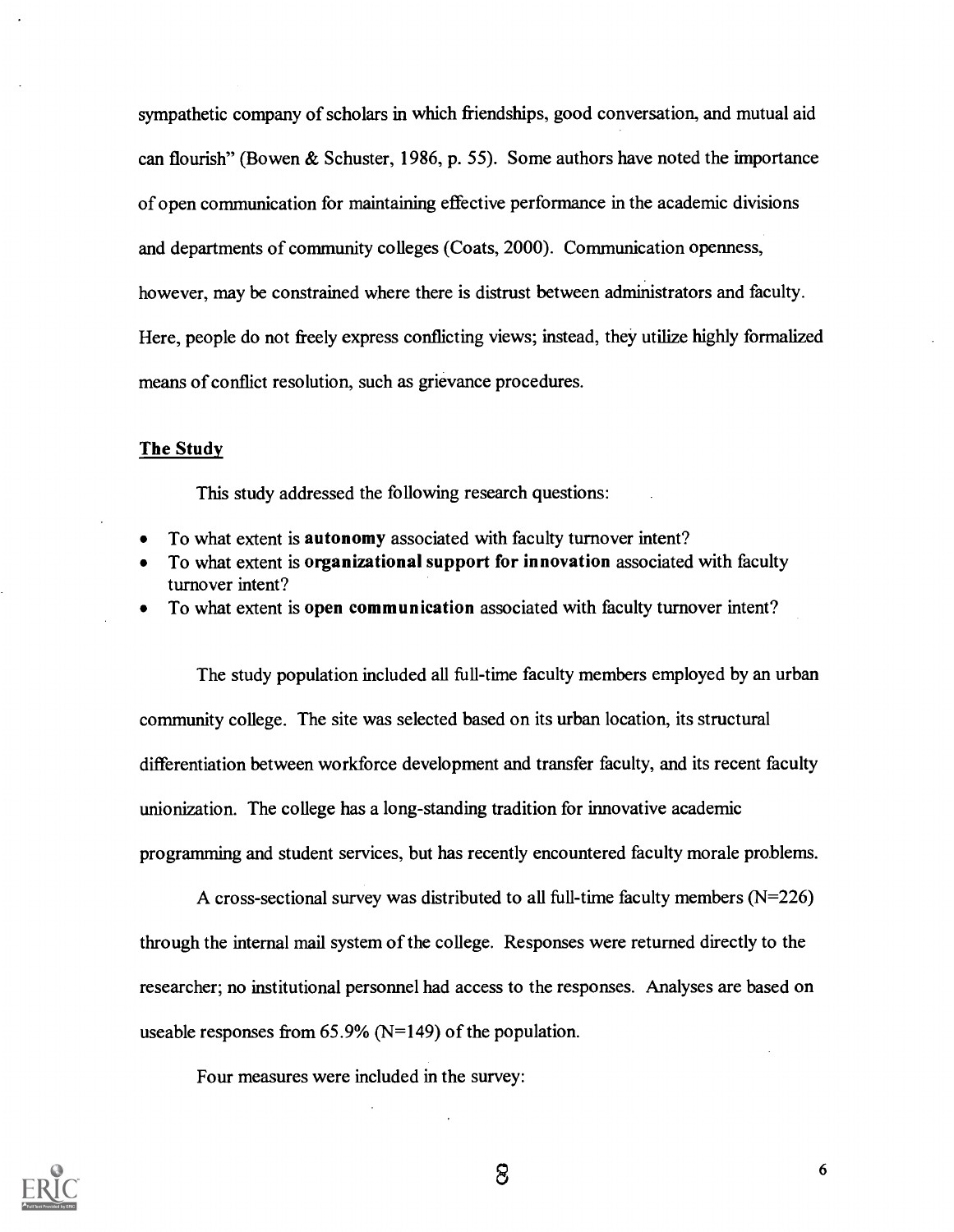- 1. Price and Mueller's (Kim et al., 1996) measure of turnover intent
- 2. Breaugh's (1985) measure of work autonomy
- 3. Siegel and Kaemmerer's (1978) organizational support for innovation measure
- 4. O'Reilly & Roberts's (1976) measure of communication openness

The study utilized a four-item turnover intent measure developed by Price and Mueller (1986; Kim et al., 1996). According to Fishbein and Ajzen (1975, p. 369), "The best single predictor of an individual's behavior will be a measure of his intention to perform that behavior." Empirical evidence supports the position that turnover intent is strongly and consistently related to voluntary employee turnover (Steel & Ovalle, 1984). Turnover intent constitutes the last in a sequence of withdrawal cognition in which an employee actively considers quitting and begins searching for alternative employment (Tett & Meyer, 1993). Cronbach's alpha coefficients for the Price and Mueller turnover intent measure have ranged from .85 to .90 (Kim et al., 1996; Price & Kim, 1993).

This study utilized a nine-item autonomy measure developed by Breaugh (1985). To test the validity of the measure, Breaugh and Becker (1987) utilized an experimental design to examine the extent to which self-reports of autonomy corresponded with experimentally manipulated levels of autonomy. They found high levels of correspondence between experimental conditions and self-reports. Five studies report coefficient alphas that range from .85 to .92 for each dimension; these values support assertions of reliability of the measure (Breaugh, 1985; 1989; Breaugh & Becker, 1987).

This study utilized Siegel and Kaemmerer's (1978) organizational support for innovation scale. Several studies have examined the validity and reliability of this measure. Siegel and Kaemmerer (1978) found that the instrument successfully differentiated schools with traditional missions and schools with innovative missions.



 $9 \t\t\t 7$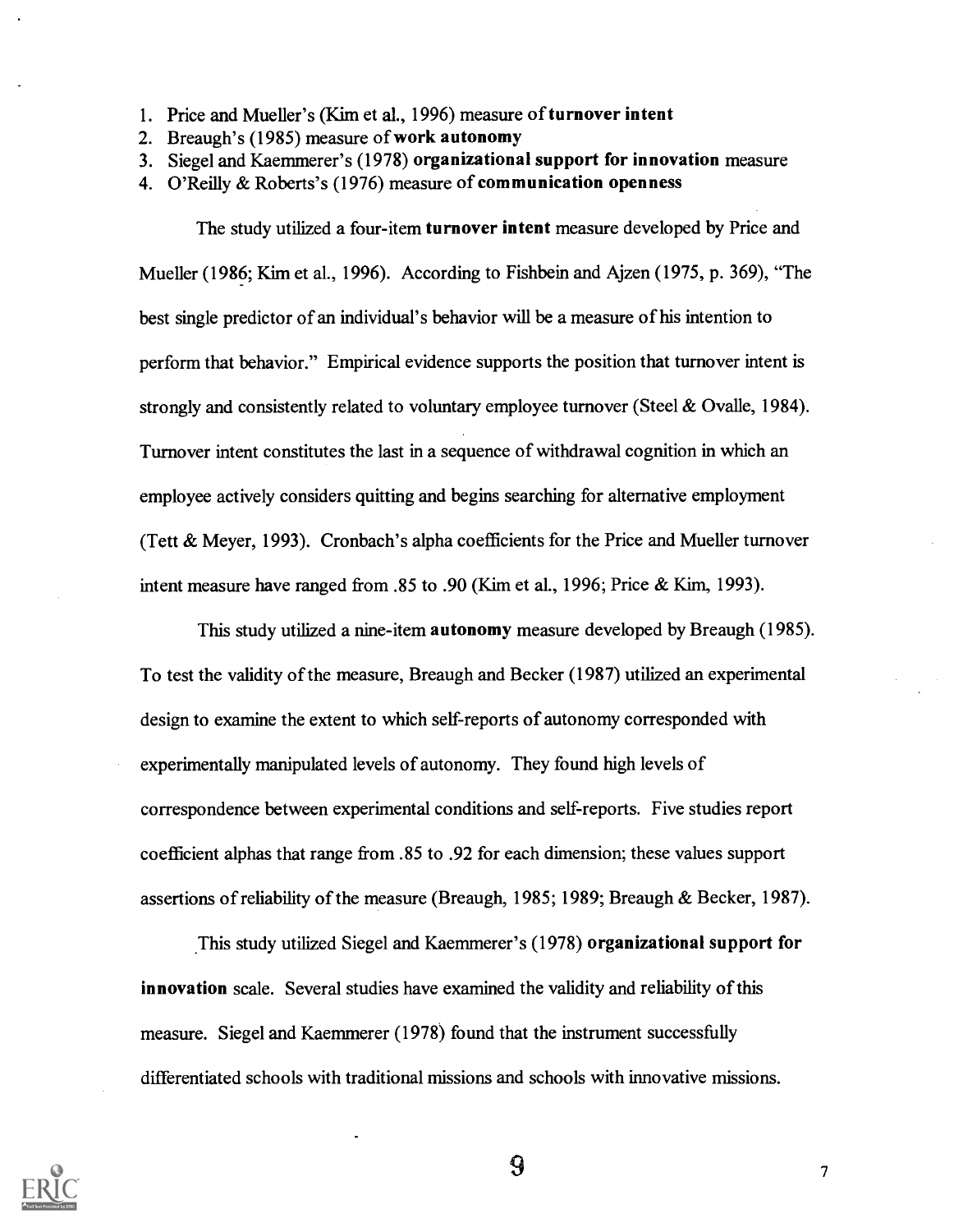Similarly, Orpen (1990) utilized a consensual reputation method to identify innovative and non-innovative engineering firms. Employees in innovative engineering firms had significantly higher support for innovation scores than engineers in firms that were not identified as innovative. Siegel and Kaemmerer (1978) reported split-half reliability coefficients that ranged from .86 to .94.

This study utilized O'Reilly and Roberts's (1976) communication openness scale, which measures the extent to which organizational members feel free to exchange ideas with one another. O'Reilly and Roberts (1976) found significant, positive relationships between openness scores and self-reported frequencies of interpersonal communication with co-workers. The reported alpha coefficient (.85) supports the reliability of the measure.

## INSERT TABLE 1

--------------------------

Sample items for each of the four measures are included in Table 1. The survey also included items for six control variables: gender, education level, age, academic division, years in profession, and years in current institution.

A majority (57.7%) of the respondents were female. Education levels were considered in terms of highest degree obtained; 80.5% held the master's degree, and 19.5% held a doctoral degree. Age data revealed that 34.8% of respondents were in their 20s or 30s, 48.9% in their 40s, and 16.3% in their 50s or higher. Nearly three-fourths (74.0%) of the respondents taught in general education divisions; 26.0% taught in one of the workforce development divisions. Respondents reported a range of teaching experience: 39.2% had 7 or fewer years of teaching experience, 27.7% had 8 to 10 years,

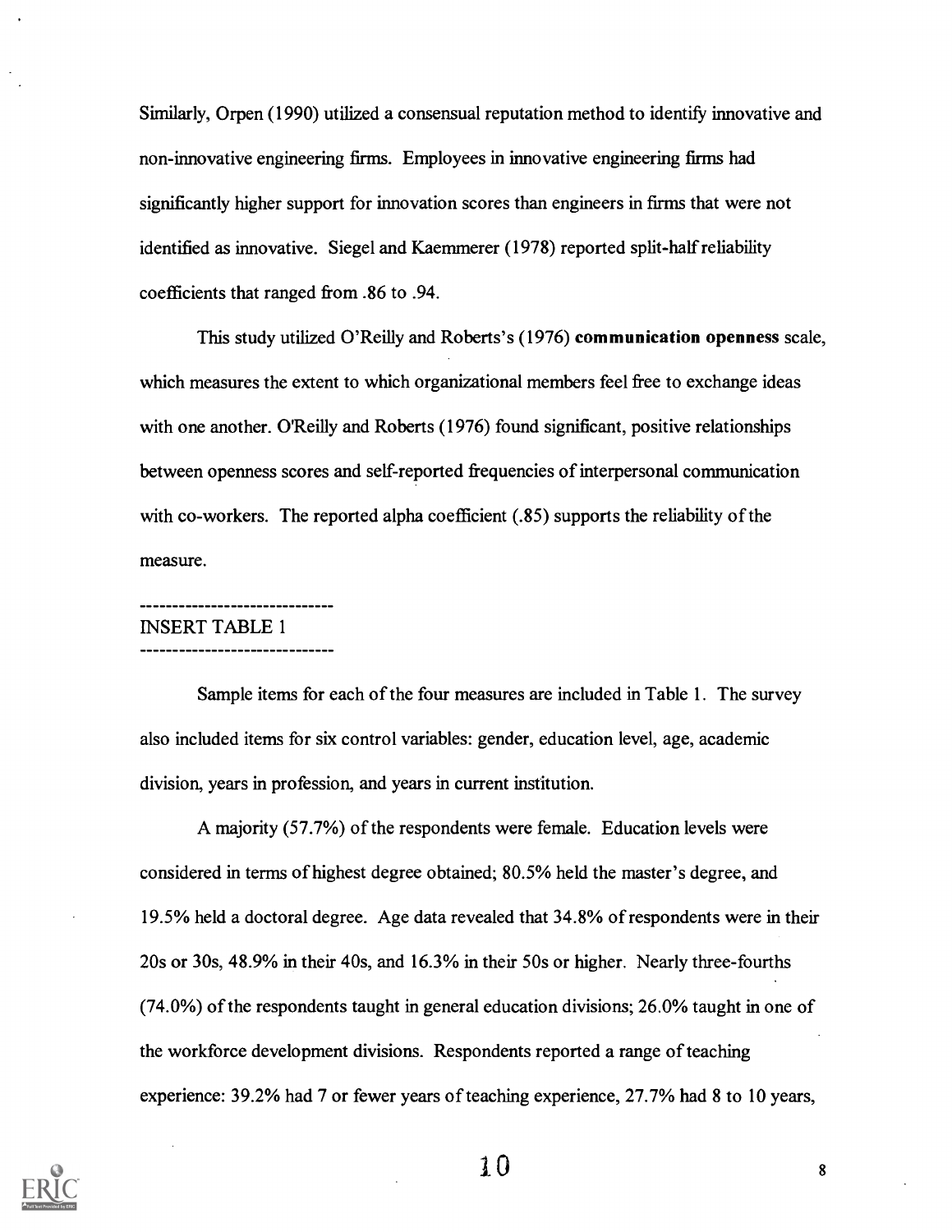and 33.1% had 11 or more years. One-fourth (25.2%) of respondents had worked in their current institution for 7 or fewer years; 44.2% had worked in their current institution for 8 to 10 years; and 30.6% had worked in their current institution for 11 years or more.

#### Findings

Turnover intent in this institution was low to moderate. Respondents reported high levels of autonomy and communication openness. Support for innovation scores were moderate to high. Means and standard deviations are reported in Table 2.

#### INSERT TABLE 2

#### -------------------------------

--------------------------

Correlation coefficients indicated a strong, negative relationship  $(R=-.686)$ between organizational support for innovation and faculty turnover intent. Faculty who perceived high levels of support for innovation reported lower levels of turnover intent. Moderate, negative relationships were found for collegial communication  $(R=-.595)$  and work autonomy  $(R=-.436)$ . Faculty who perceived high levels of communication openness tended to report lower levels of turnover intent. Faculty who reported high levels of autonomy also tended to report lower levels of turnover intent.

One-way analysis of variance (ANOVA) revealed that faculty with 11 or more years of teaching experience had higher levels of turnover intent than faculty with 7 or fewer years of experience ( $F=3.522$ ,  $p=.032$ ). However, after a Bonferroni correction to reduce vulnerability to type I error (Keppel, 1991), the result was not statistically significant. Additional one-way ANOVAs showed that turnover intent did not differ



 $\mathbf{11}$  9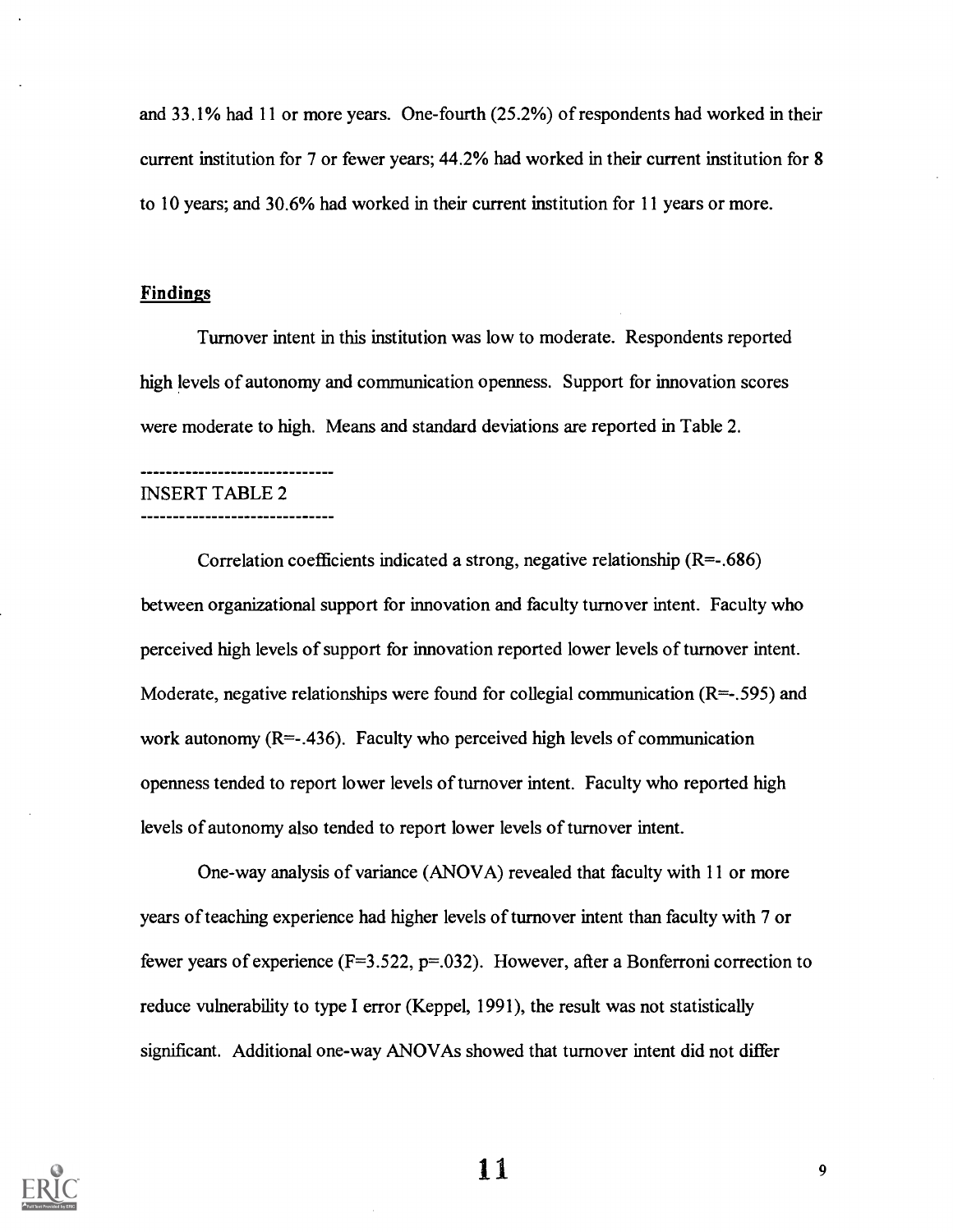significantly on the basis of gender, age, education level, academic division (workforce development vs. general education), or years at current institution.

A block-wise linear regression analysis was used to examine the effects of variables simultaneously. Structural variables entered the model first, followed by demographic control variables. The final model explained 54.3% of the variation in turnover intent. Results are summarized in Table 3.

#### ----------------------------INSERT TABLE 3

#### -----------------------------

Initially, the beta coefficients for support for innovation  $(\beta = -0.568)$  and collegial communication ( $\beta$ =-.277) were statistically significant. Work autonomy, however, did not have a unique effect on turnover intent. After the demographic control variables entered the model, support for innovation remained statistically significant ( $\beta$ =-.615); however, collegial communication did not demonstrate a unique effect on turnover intent after controlling for demographic characteristics of the sample. Work autonomy remained nonsignificant.

Respondents aged 20-39 reported higher levels of turnover intent than their older colleagues ( $\beta$ =-.197). Here, early career stressors may cause some faculty to rethink their commitment to college teaching. Alternatively, younger respondents could view community college teaching as a temporary occupation on a career trajectory toward employment in other sectors of higher education.

#### Discussion

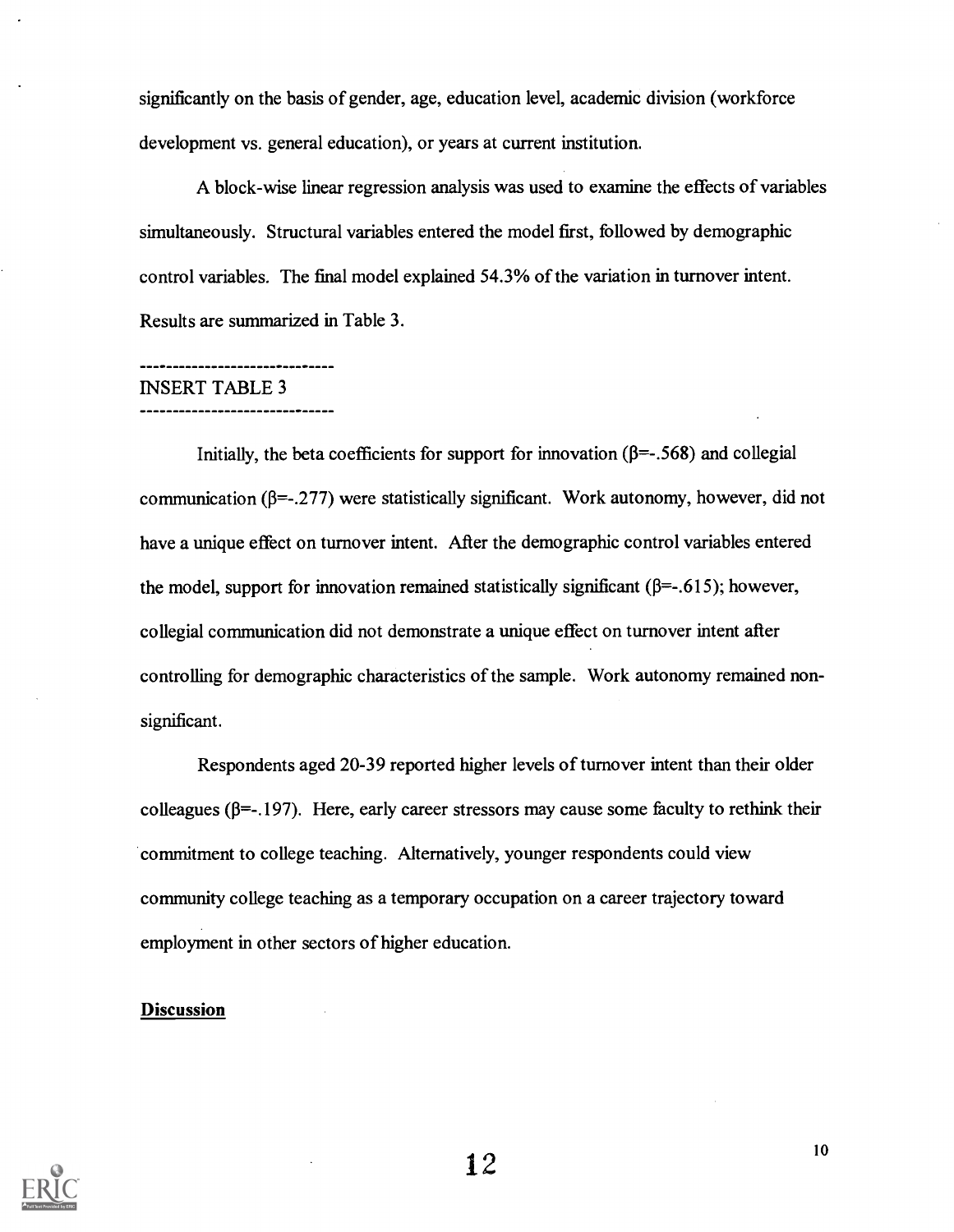Variance initially attributed to collegial communication and work autonomy was subsumed by support for innovation. Support for innovation appears to capture some of the same effect on turnover intent as autonomy and collegial communication. This suggests that college leaders could target innovation as a vehicle for enhancing autonomy, communication, and institutional faculty retention rates.

Results suggest the importance of communicating and clarifying processes and procedures associated with change. Senior faculty and administrators can initiate conversations with new faculty members, where bureaucratic procedures for change are specified, and personal and financial supports for change are identified. A "changementor" program could be designed, where faculty and staff members with experience in academic/curricular innovation work closely with a new faculty member on a change project. These projects may enhance motivation and commitment, and provide opportunities for professional growth for early career faculty.

Results also suggest the need for faculty involvement in institutional governance and decision making, particularly when the focus is organizational change. Faculty members who participate in change-related decision making may begin to perceive congruence between their individual goals and the goals of the institution. Faculty members who feel a sense of ownership toward institutional goals may develop strong affective bonds with the institution and be less likely to seek employment elsewhere.

In addition to faculty participation in macro-change efforts, each faculty member could be authorized to search for innovations individually or as part of a team. The institution could provide support for smaller-scale innovations, so long as the innovation advances institutional, rather than idiosyncratic, goals. Authority to search for new ideas



13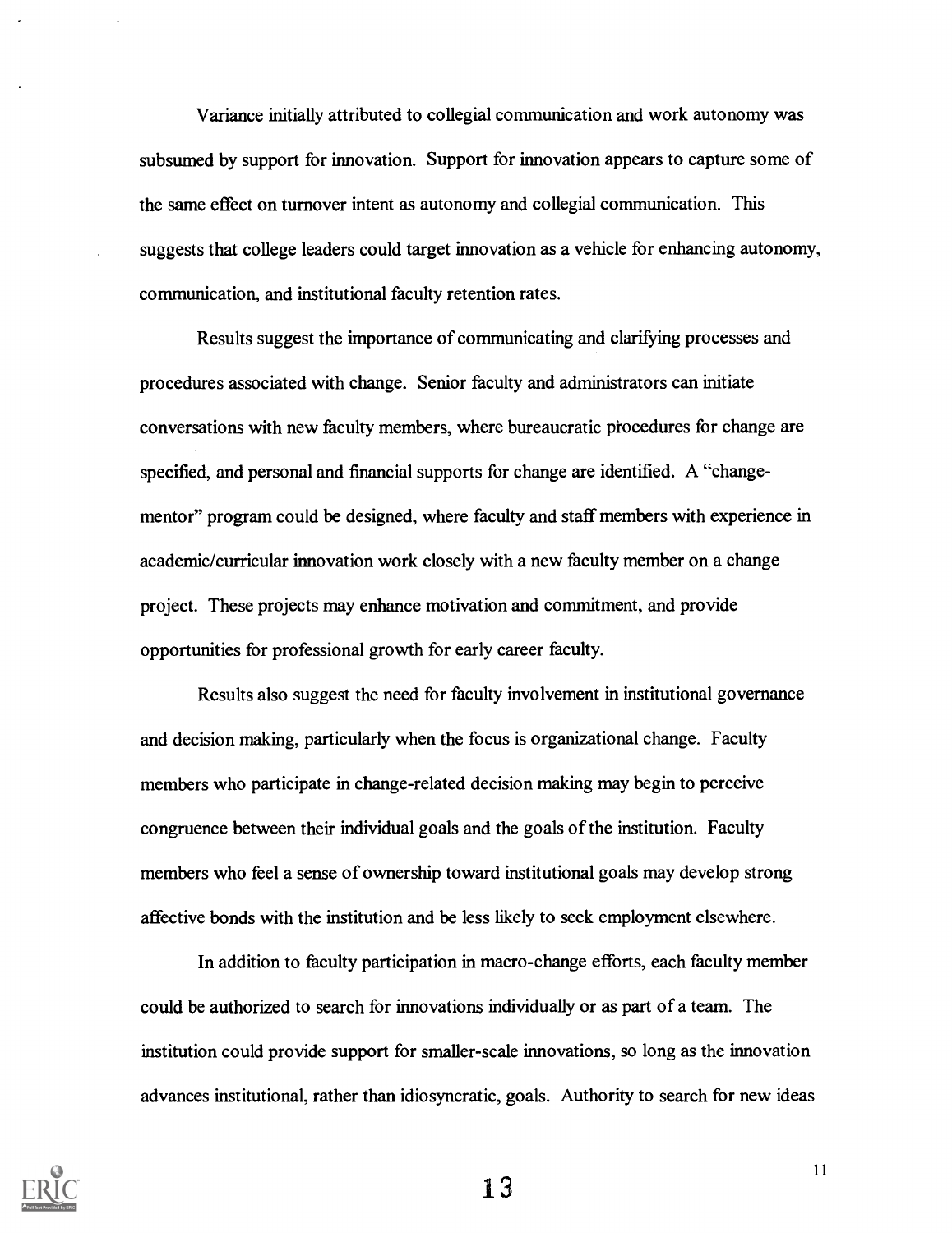would be decentralized to the faculty, but their searches would cohere around common goals supported by the institution.

#### Conclusion

The maintenance of strong faculties is a vital concern of academic administration. As Bowen and Shuster (1986) noted, "the excellence of higher education is a function of the people it is able to enlist and retain on its faculties" (p. 1). Studies show, however, that two-fifths of faculty members seriously consider leaving the profession (Cavenar, Dill, & Bethune, 1987; Sanderson, Phua, & Herda, 2000). Though the literature on community college faculty is growing (Gahn & Twombly, 2001; Fugate & Amey, 2000; Townsend & LaPaglia, 2000; Valadez & Anthony, 2001), faculty turnover intent has not been studied extensively. Current research provides few insights for administrators who seek to improve faculty retention rates.

This study suggests that organizational support for innovation may enhance faculty retention rates. Community college leaders can use structures and processes associated with change as vehicles for enhancing autonomy, facilitating open communication, and reducing turnover intent.

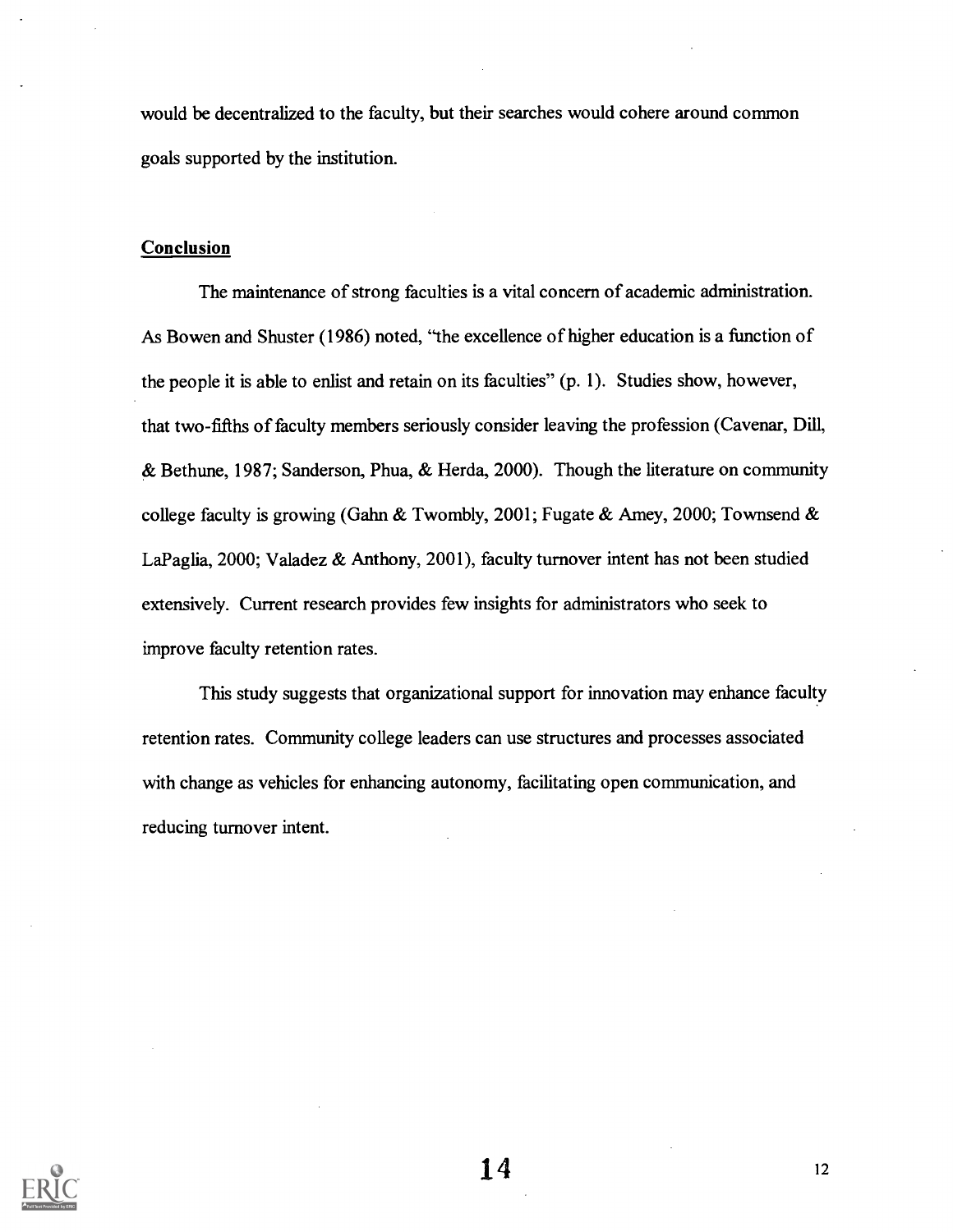#### References

Austin, A. (1990). Faculty cultures, faculty values. In W. Tierney (ed.), Assessing academic climates and cultures. San Francisco: Jossey-Bass.

Baldridge, J., Curtis, D., Ecker, G., & Riley, G. (1973). The impact of institutional size and complexity on faculty autonomy. Journal of Higher Education, 44, 532-548.

Barnes, L., Agago, M., Coombs, W. (1998). Effects of job-related stress on faculty intention to leave academia. Research in Higher Education, 39 (4), 457-469.

Birnbaum, R. (1988). How colleges work: The cybernetics of academic leadership. San Francisco: Jossey-Bass.

Bosworth, B. (1997). Economic development, workforce development, and the urban community college. Community College Journal, 67 (6), 8-13.

Bowen, H., & Schuster, J. (1986). American professors: A national resource imperiled. New York: Oxford University Press.

Breaugh, J. (1985). The measurement of work autonomy. Human Relations, 38, 551-570.

Breaugh, J. (1989). The work autonomy scales: Additional validity evidence. Human Relations, 42, 1033-1056.

Breaugh, J., & Becker, A. (1987). Further examination of the work autonomy scales: Three studies. Human Relations, 40, 381-400.

Cavenar, M., Dill, D., & Bethune, S. (1987). Factors influencing job satisfaction and retention among faculty members. Chapel Hill: University of North Carolina. (ERIC Document Reproduction Service No. ED 284498).

Coats, L. (2000). Interpersonal behavior and the community college department chairperson. Community College Journal of Research and Practice, 24 (10), 773-783.

Eisenberger, R., Fasolo, P., & Davis-LaMastro, V. (1990). Perceived organizational support and employee diligence, commitment, and innovation. Journal of Applied Psychology, 75, 51-59.

Etzioni, A. (1969). The semi-professions and their organization. New York: Free Press.

Fishbein, M., & Ajzen, I. (1975). Belief, attitude, intention, and behavior: An introduction to theory and research. Reading, MA: Addison-Wesley.

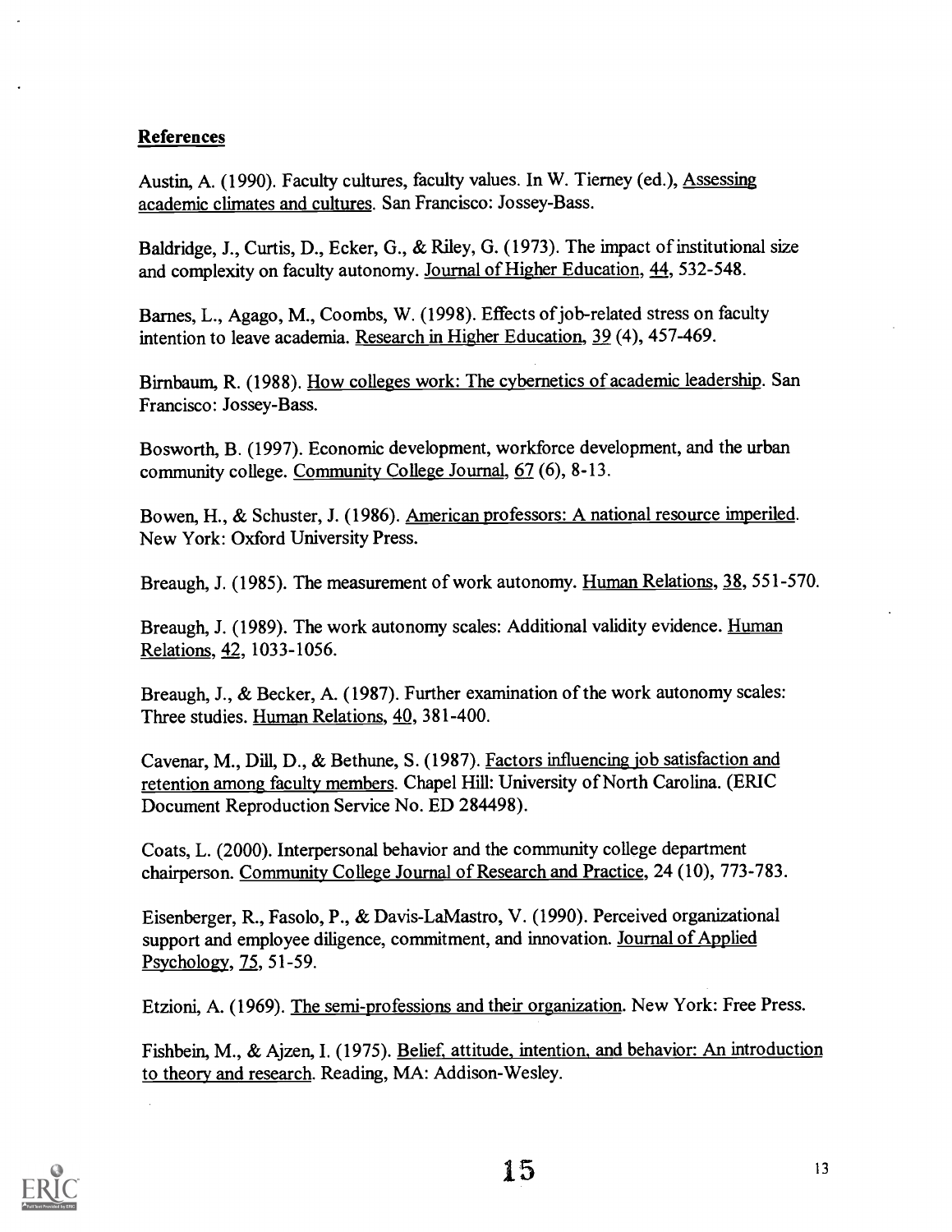Fitzgerald, J., & Jenkins, D. (1997). Making connections: Community college best practice in connecting the urban poor to education and employment. Chicago: Great Cities Institute, University of Illinois at Chicago. (ERIC Document Reproduction Service No. ED 412993).

Fugate, A., & Amey, M. (2000). Career stages of community college faculty: A qualitative analysis of their career paths, roles, and development. Community College Review, 28 (1), 1-22.

Gahn, S., & Twombly, S. (2001). Dimensions of the community college faculty labor market. Review of Higher Education, 24 (3), 259-282.

Hackman, J., & Oldham, G. (1980). Work redesign. Reading, MA: Addison-Wesley.

Jansen, E., & Chandler, G. (1994). Innovation and restrictive conformity among hospital employees: Individual outcomes and organizational considerations. Hospital and Health Services Administration, 39, 63-80.

Johnsrud, L., & Rosser, V. (2000). Faculty intentions to leave: A multilevel explanation. Paper presented at the Annual Meeting of the Association for the Study of Higher Education, Sacramento, CA, November 16-19.

Keppel, G. (1991). Design and analysis: A researcher's handbook. Englewood Cliffs, NJ: Prentice-Hall.

Kezar, A. (1998). Exploring new avenues for leading community colleges: The paradox of participatory models. Community College Review, 25 (4), 75-88.

Kim, S., Price, J., Mueller, C., & Watson, T. (1996). The determinants of career intent among physicians at a US Air Force hospital. Human Relations, 49 (7), 947-976.

Lawler, E. (1994). Motivation in work organizations. San Francisco: Jossey-Bass.

Lynton, E. (1996). Reversing the telescope: Viewing individual activities within a collective context. Metropolitan Universities, 7 (3), 41-55.

Manger, T., & Eikeland, O. (1990). Factors predicting staff's intentions to leave the university. Higher Education, 19 (3), 281-291.

Matier, M. (1990). Retaining faculty: A tale of two campuses. Research in Higher Education, 31 (1), 39-60.

Mazzoli, A. (2000). Faculty perceptions of influences on the curriculum in higher education. Unpublished doctoral dissertation, University of South Carolina. (ERIC Document Reproduction Service No. ED 459635).

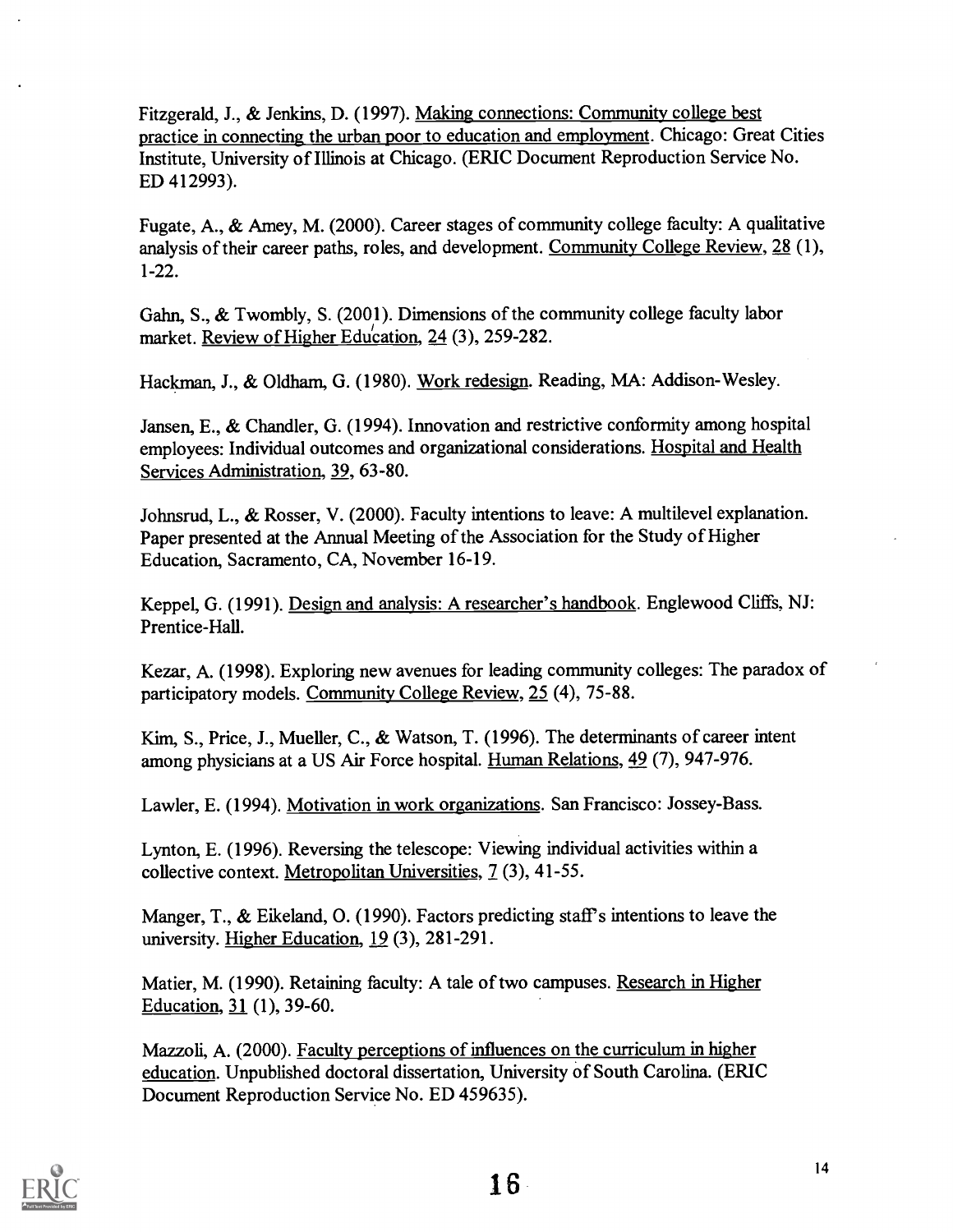McBride, S., Munday, R., & Tunnell, J. (1992). Community college faculty job satisfaction and propensity to leave. Community/Junior College Quarterly, 16, 157-165.

Millett, J. (1962). The academic community: An essay on organization. New York: McGraw-Hill.

O'Banion, T. (1997). The learning college for the  $21<sup>st</sup>$  century. Phoenix, AZ: Oryx Press.

O'Reilly, C., & Roberts, K. (1976). Relationships among components of credibility and communication behaviors in work units. Journal of Applied Psychology, 61, 99-102.

Orpen, C. (1990). Measuring support for organizational innovation: A validity study. Psychological Reports, 67, 417-418.

Pfeffer, J., & Salancik, G. (1978). The external control of organizations: A resource dependence perspective. New York: Harper and Row.

Porter, L., & Lawler, E. (1968). Managerial attitudes and performance. Homewood, IL: Dorsey.

Price, J. (1997). Handbook of organizational measurement. International Journal of Manpower, 18 (4/5/6), 305-558.

Price, J., & Kim, S. (1993). The relationship between demographic variables and intent to stay in the military: Medical personnel in a US Air Force hospital. Armed Forces and Society, 20 (1), 125-144.

Price, J., & Mueller, C. (1986). Handbook of organizational measurement. Marshfield, MA: Pitman Publishing.

Rogers, E., & Kincaid, D. (1981). Communication networks: Toward a new paradigm for research. New York: Free Press.

Roueche, J., Ely, E., & Roueche, S. (2001). In pursuit of excellence: The Community College of Denver. Washington, DC: Community College Press, American Association of Community Colleges.

Sanderson, A., Phua, V., & Herda, D. (2000). The American faculty poll. Chicago: National Opinion Research Center.

Scott, C., Connaughton, S., Diaz-Saenz, H., Maguire, K., Ramirez, R., Richardson, B., Shaw, S., & Morgan, D. (1999). The impacts of communication and multiple identifications on intent to leave: A multi-methodological exploration. Management Communication Quarterly, 12 (3), 400-435.

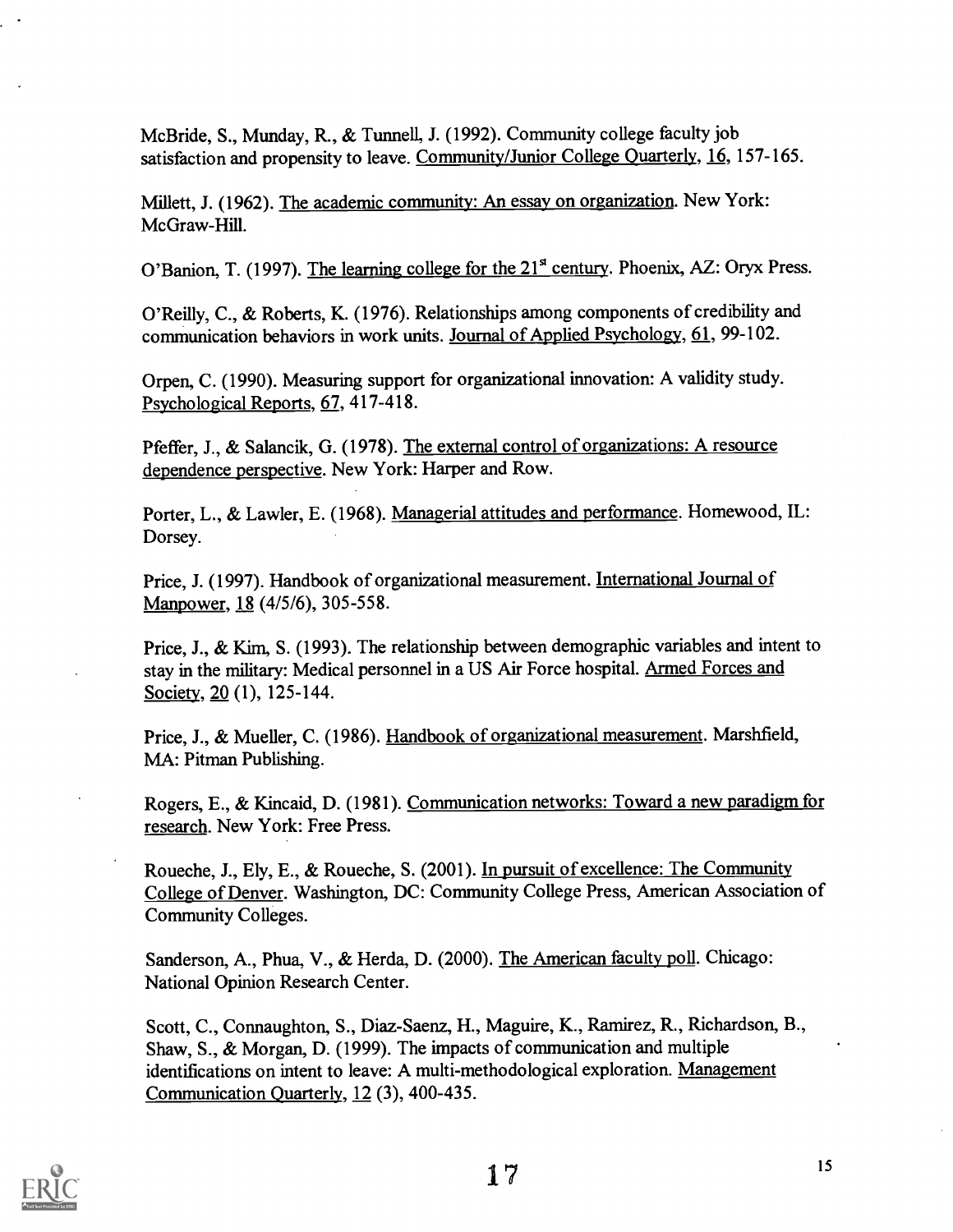Siegel, S., & Kaemmerer, W. (1978). Measuring the perceived support for innovation in organizations. Journal of Applied Psychology, 63, 553-562.

Smart, J. (1990). A causal model of faculty turnover intentions. Research in Higher Education, 31 (5), 405-424.

Spector, P. (1986). Perceived control by employees: A meta-analysis of studies concerning autonomy and participation at work. Human Relations, 39, 1005-1016.

Steel, R., & Ovalle, N. (1984). A review and meta-analysis of research on the relationship between behavioral intentions and employee turnover. Journal of Applied Psychology, 69, 673-686.

Tett, R., & Meyer, J. (1993). Job satisfaction, organizational commitment, turnover intention, and turnover: Path analyses based on meta-analytic findings. Personnel Psychology, 46 (2), 259-294.

Thaxter, L., & Graham, S. (1999). Community college faculty involvement in decision making. Community College Journal of Research and Practice, 23 (7), 655-674.

Townsend, B., & LaPaglia, N. (2000). Are we marginalized within academe? Perceptions of two-year college faculty. Community College Review, 28 (1), 41-48.

Turner, A., & Lawrence, P. (1965). Industrial jobs and the worker. Cambridge, MA: Harvard University Press.

Valadez, J., & Anthony, J. (2001). Job satisfaction and commitment of two-year college part-time faculty. Community College Journal of Research and Practice, 25 (2), 97-108.

Vaughan, G. (1991). Scholarship and the community college professional: Focusing the debate. New Directions for Community Colleges, 19 (4), 3-15.

Vroom, V. (1964). Work and motivation. New York: Wiley.

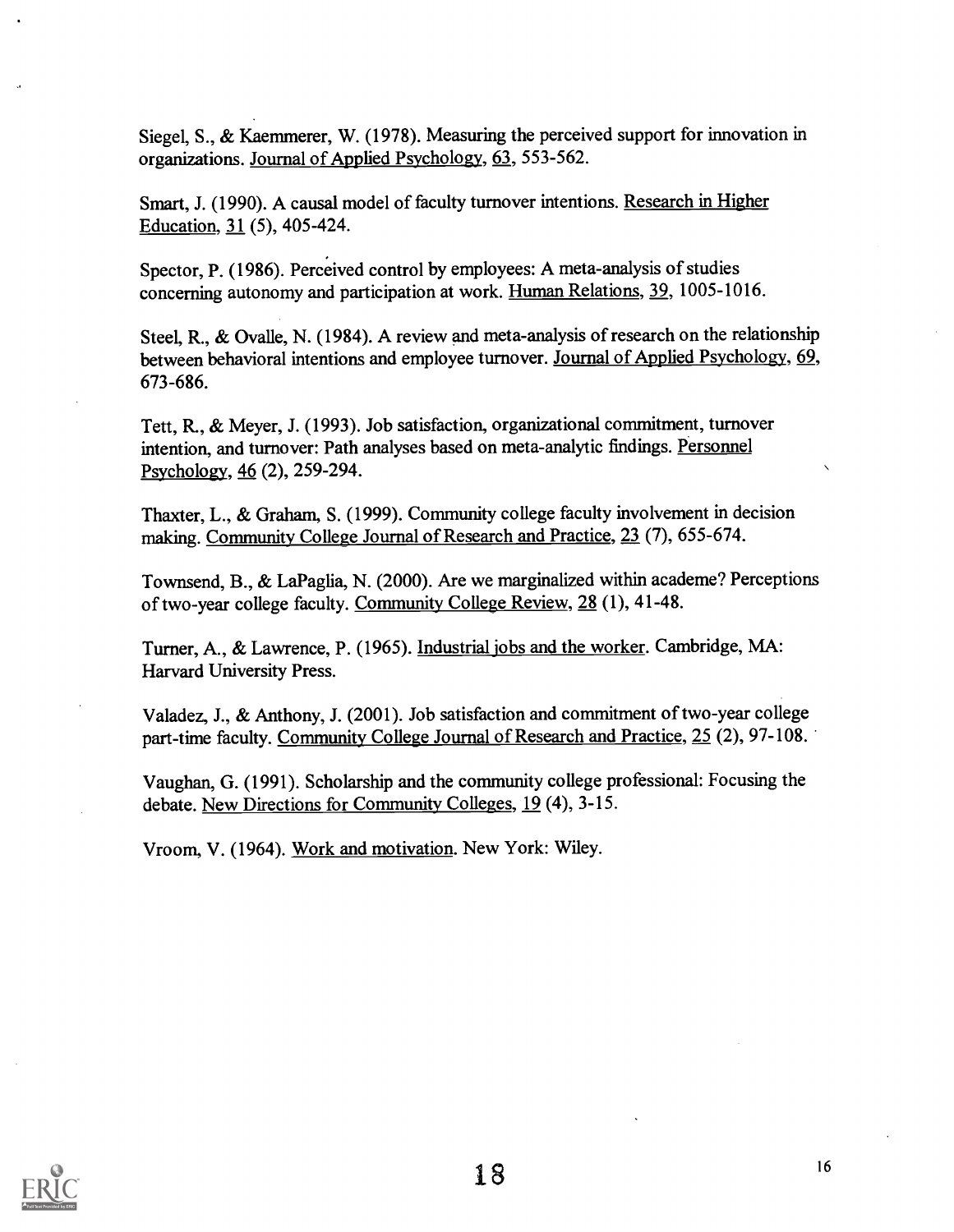#### Table 1. Sample Items

#### Turnover Intent (Kim, et al., 1996)

- I plan to leave this college as soon as possible.
- I would be reluctant to leave this college (reverse-scored item).

#### Autonomy (Breaugh, 1985)

- I am allowed to decide how to go about getting my job done (the methods to use).  $\bullet$
- I have some control over the sequencing of my work activities (when I do what).  $\bullet$

#### Support for Innovation (Siegel & Kaemmerer, 1978)

- This organization is always moving towards the development of new answers.  $\bullet$
- New ideas can come from anywhere in this organization and be equally well received.  $\bullet$

#### Communication Openness (O'Reilly & Roberts, 1976)

- Communication in this college is very open.  $\bullet$
- It is easy to talk openly to all of my co-workers in this college.

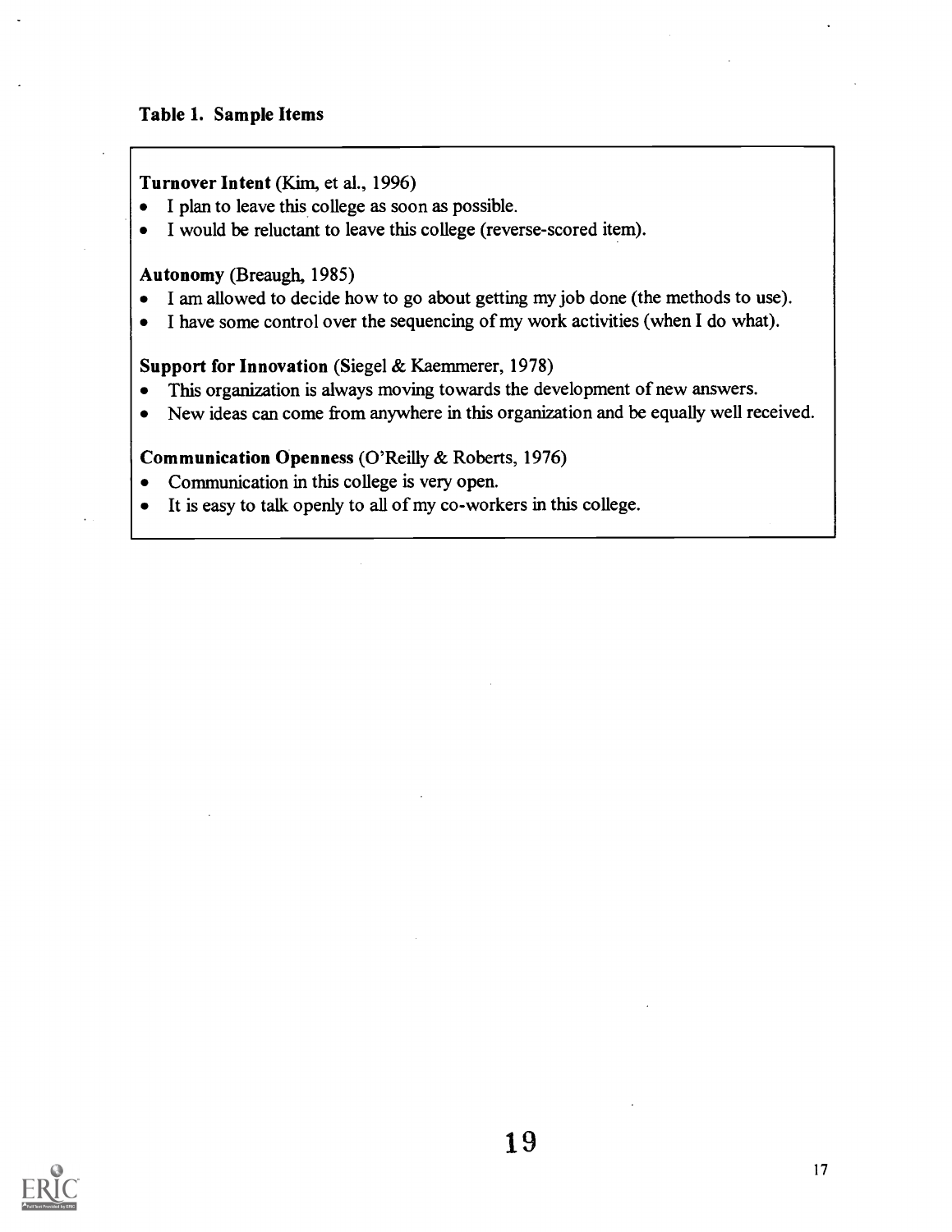|  |  |  | <b>Table 2. Means and Standard Deviations</b> |  |
|--|--|--|-----------------------------------------------|--|
|--|--|--|-----------------------------------------------|--|

|                        | <b>MINIMUM</b>      | <b>MAXIMUM</b>      | <b>MEAN</b> | <b>STANDARD</b><br><b>DEVIATION</b> |
|------------------------|---------------------|---------------------|-------------|-------------------------------------|
| Turnover Intent        | 1=strongly disagree | $5$ =strongly agree | 2.27        | 0.64                                |
| Autonomy               | 1=strongly disagree | 7=strongly agree    | 5.76        | 0.74                                |
| Support for Innovation | 1=strongly disagree | 6=strongly agree    | 4.49        | 0.98                                |
| Communication          | 1=strongly disagree | 7=strongly agree    | 5.85        | 0.83                                |
| <b>Openness</b>        |                     |                     |             |                                     |

 $\bar{z}$ 

EST COPY AVAILABLE



L

 $\hat{\boldsymbol{\delta}}$ 

 $\overline{a}$ 

 $\cdot$  ,

 $\sim$   $\alpha$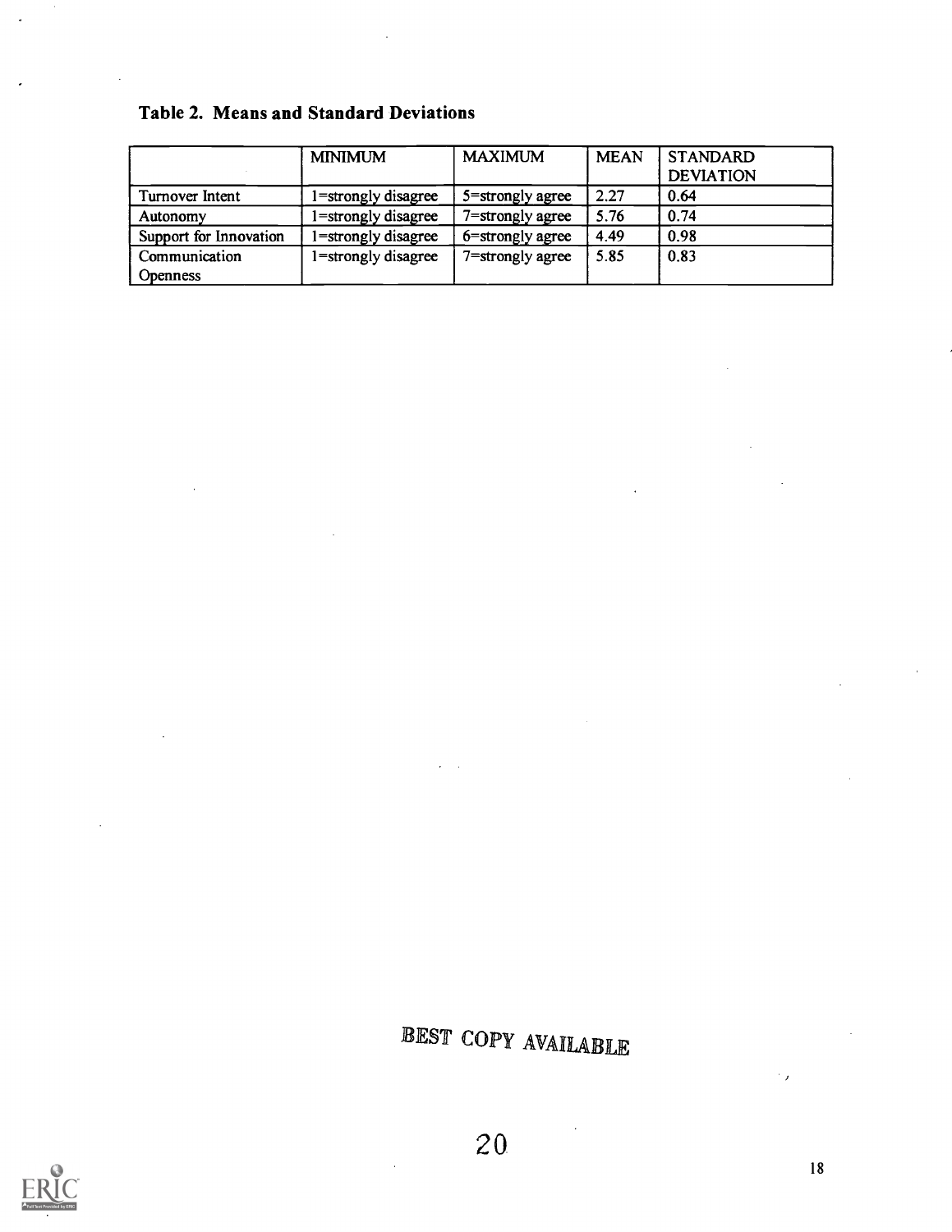## Table 3. Regression Analysis

 $\overline{a}$ 

 $\overline{\phantom{a}}$ 

| Model 1                     | <b>Beta</b> | t       | Sig. |
|-----------------------------|-------------|---------|------|
| Support/Innovation          | $-.568$     | $-6.37$ | .000 |
| Comm. Openness              | $-277$      | $-2.23$ | .028 |
| Autonomy                    | .072        | 0.68    | .501 |
| Model 2                     |             |         |      |
| Support/Innovation          | $-.615$     | $-6.58$ | .000 |
| Comm. Openness              | $-.204$     | $-1.57$ | .121 |
| Autonomy                    | .014        | 0.13    | .896 |
| Gender: Male                | $-.094$     | $-1.35$ | .179 |
| <b>Education: Doctorate</b> | .036        | 0.50    | .618 |
| Age: 40-49 *                | $-197$      | $-2.01$ | .048 |
| Age: $50+$ *                | $-.083$     | $-0.75$ | .455 |
| Division: Gen. Ed.          | .058        | 0.83    | .409 |
| Yrs./Prof: 8-10 **          | $-.151$     | $-1.23$ | .224 |
| Yrs./Prof: $11+***$         | $-.031$     | $-0.30$ | .762 |
| Yrs./College: 8-10 **       | .112        | 0.92    | .361 |
| Yrs./College: $11+***$      | $-.042$     | $-0.30$ | .765 |

\* Reference Group: Age 20-39

\*\* Reference Group: 7 years or fewer



 $\ddot{\phantom{a}}$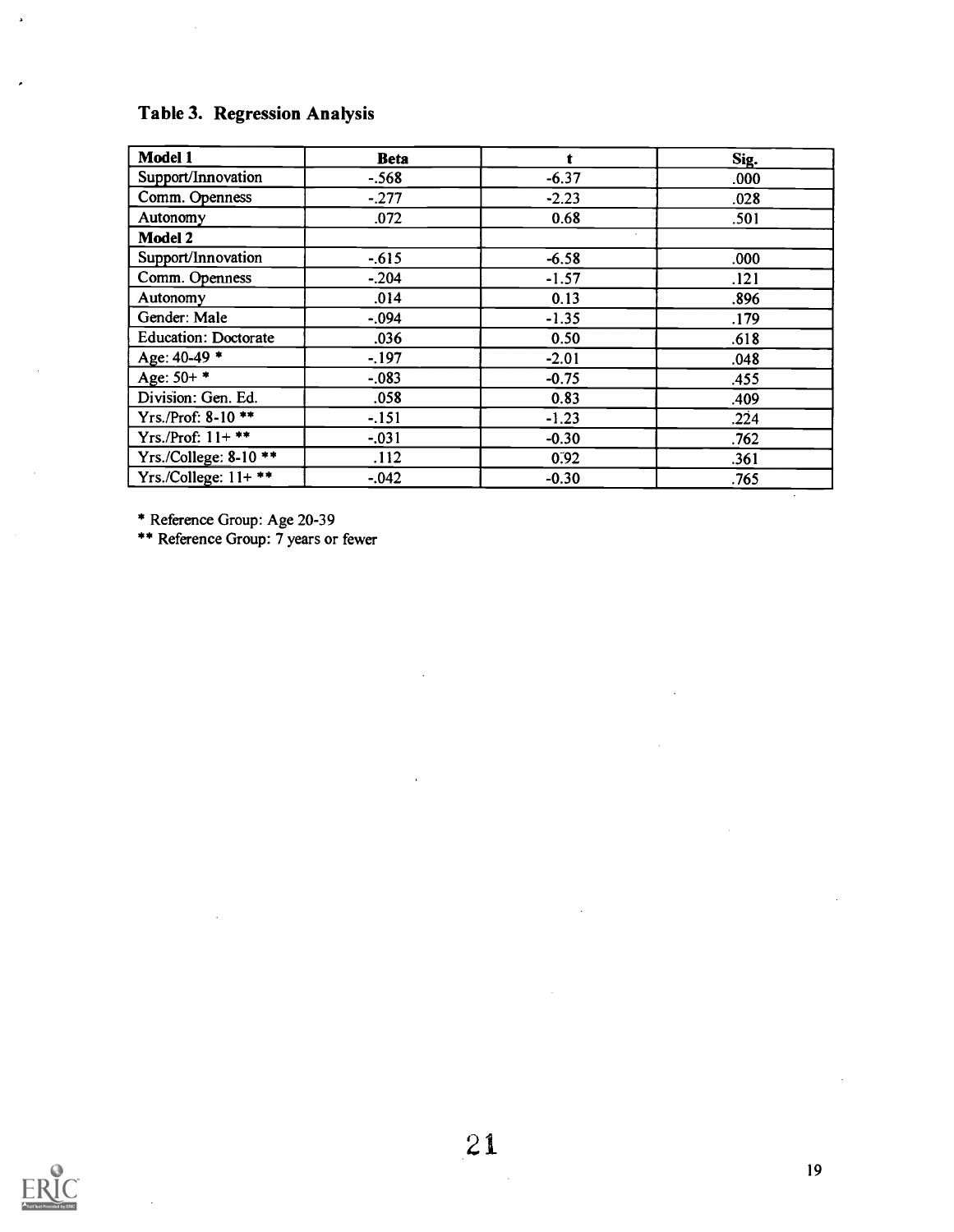

U.S. Department of Education Office of Educational Research and Improvement (OERI) National Library of Education (NLE) Educational Resources Information Center (ERIC)



## Reproduction Release

(Specific Document)

## I. DONUMENT IDENTIFICATION:

| a secondo com serve conseguidos con se se se se a consequente<br>Title: | Tirrnover Intent in an Urban Community College: Strategies for Faculty Retention                                                                                                                                                                                     | <u>. Mindages Press as , et a considere a un dermonational para la consideración de la capacidad compressional como compressor de la c</u> |
|-------------------------------------------------------------------------|----------------------------------------------------------------------------------------------------------------------------------------------------------------------------------------------------------------------------------------------------------------------|--------------------------------------------------------------------------------------------------------------------------------------------|
|                                                                         |                                                                                                                                                                                                                                                                      | <u>темпек колдонулган көп көп каттан өзөн өлөнө колдону каттан башкана тарып, адамда маландардын каттарын каттан</u>                       |
| Corporably Source:                                                      | University of Massachusetts Boston<br>Maline in the state of a construction of the control of the Company of the manner and the manner of the company of the state of the company of the state of the state of the state of the state of the state of the state of t | The contents of a second account<br>Publication Date:<br>November 2002                                                                     |
|                                                                         |                                                                                                                                                                                                                                                                      |                                                                                                                                            |

## ULIUN KELEASE:

In order to disseminate as widely as possible timely and significant materials of interest to the educational community, documents announced in the monthly abstract journal of the ERIC system, Resources in Education (RIE), in microfly ie, reproduced paper copy, and electronic media, and sold through the ERIC Document Reproduction Service (EDRS). If redit is given to the source of each document, and, if reproduction release is granted, one of the following notices is affixed tu the document.

If permisk<sub>o</sub>m is granted to reproduce and disseminate the identified document, please CEIECK ONE of the following three options  $\mathfrak{m}_1$  sign in the indicated space following.

1 of 3



 $\mathbf{r}$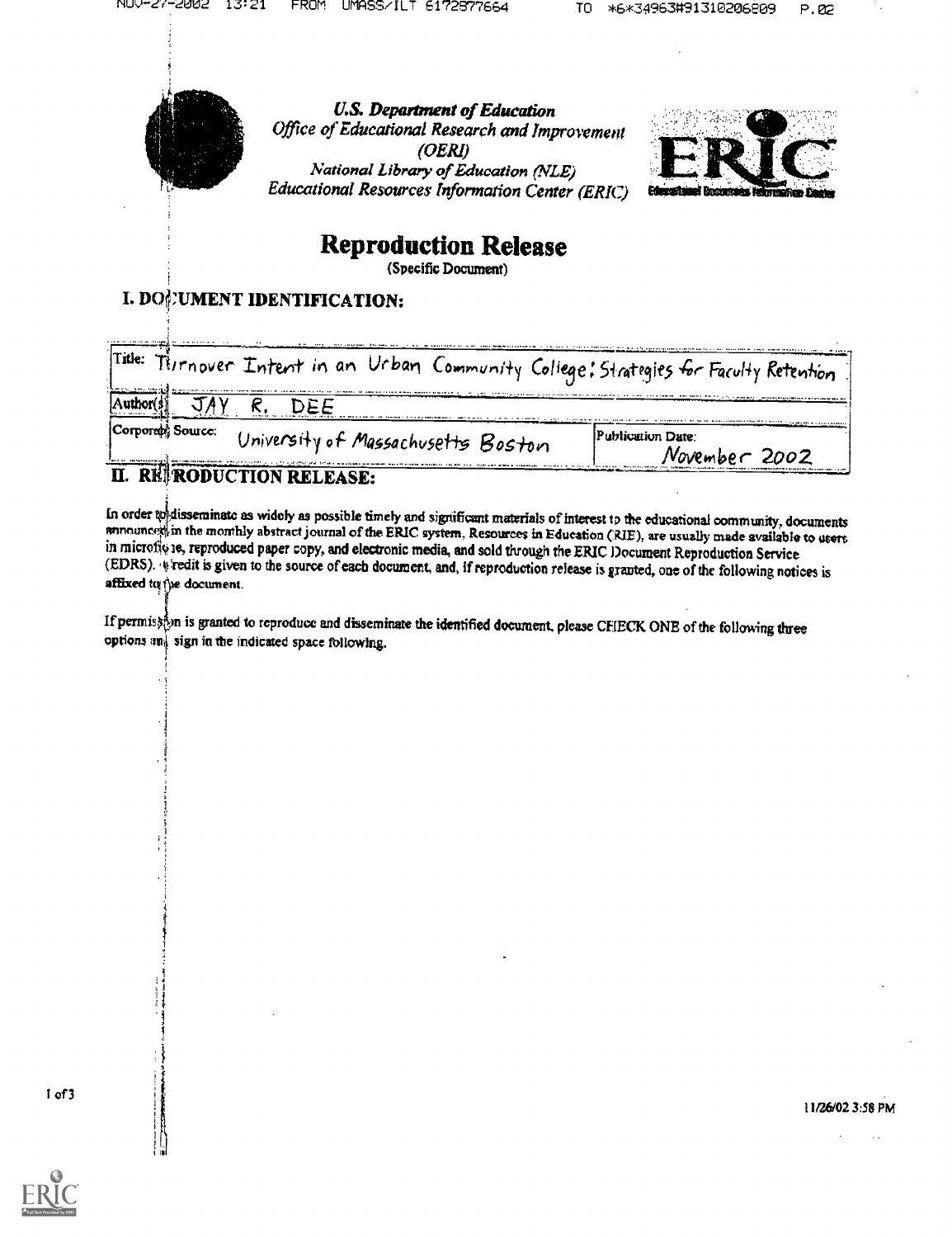۱İ

|                      | The sum is sticker shown below will be<br>afflickd to all Level 1 documents                                                                                       | The sample sticker shown below will be affixed to all<br>Level 2A documents                                                                                                              | The sample sticker shown helow will be affixed to all<br>Level 2B documents                        |
|----------------------|-------------------------------------------------------------------------------------------------------------------------------------------------------------------|------------------------------------------------------------------------------------------------------------------------------------------------------------------------------------------|----------------------------------------------------------------------------------------------------|
|                      | PERMINIS ON TO REPRODUCE AND<br>DISSENIMATE THIS MATERIAL HAS<br><b>H'EN GRANTED BY</b>                                                                           | PERMISSION TO REPRODUCE AND<br>DISSEMINATE THIS MATERIAL IN<br>MICROFICHE, AND IN ELECTRONIC MEDIA<br>FOR ERIC COLLECTION SUBSCRIBERS ONLY.<br>HAS BEEN GRANZED BY                       | PERMISSION TO REPRODUCE AND<br>DISSEMINATE THIS MATERIAL IN<br>NECROFICHE ONLY HAS BEEN GRANTED BY |
|                      |                                                                                                                                                                   |                                                                                                                                                                                          |                                                                                                    |
|                      | TO THE POULATIONAL RESOURCES<br><b>INFORMATION CENTER (ERIC)</b>                                                                                                  | TU THE EDUCATIONAL RESOURCES<br><b>INFORMATION CENTER (ERIC)</b>                                                                                                                         | TO THE EDUCATIONAL RESOURCES<br><b>INFORMATION CENTER (ERIC)</b>                                   |
|                      | Level 1                                                                                                                                                           | Level 2A                                                                                                                                                                                 | Level 2B                                                                                           |
|                      |                                                                                                                                                                   |                                                                                                                                                                                          |                                                                                                    |
|                      |                                                                                                                                                                   |                                                                                                                                                                                          |                                                                                                    |
|                      | Check hell: for Level 1 release, permitting<br>reproductio; and dissemination in microfiche<br>or other ERI c archival media (e.g. electronic)<br>and paper copy. | Check here for Level 2A release, permitting reproduction<br>and dissemination in microficire and in electronic media<br>for ERIC archival collection subscribers only                    | Check here for Level 2B release, permitting<br>reproduction and dissemination in microfiche only   |
|                      |                                                                                                                                                                   | Documents will be processed as indicated provided reproduction quality permits,<br>If permission to reproduce is granted, but no box is checked, documents will be processed at Levet 1. |                                                                                                    |
|                      |                                                                                                                                                                   |                                                                                                                                                                                          |                                                                                                    |
|                      |                                                                                                                                                                   | I hereby frunt to the Educational Resources Information Center (ERIC) nonexclusive permission to reproduce and                                                                           |                                                                                                    |
|                      |                                                                                                                                                                   | dissemindle this document as indicated above. Reproduction from the ERIC microfiche, or electronic media by persons other                                                                |                                                                                                    |
|                      |                                                                                                                                                                   | than ERI employees and its system contractors requires permission from the copyright holder. Exception is made for                                                                       |                                                                                                    |
| discrete il quiries. |                                                                                                                                                                   | non-profic reproduction by libraries and other service agencies to satisfy information needs of educators in response to                                                                 |                                                                                                    |
| Siguatureș           |                                                                                                                                                                   | Printed Name/Position/Title:                                                                                                                                                             |                                                                                                    |
|                      |                                                                                                                                                                   | "T`ANZ                                                                                                                                                                                   | ノッシンファー コーラウ                                                                                       |

| <b>SIEDATUTES A.</b>                                          | IFI WAALI INGURAT CISILIKAT/ 1 ISBC.<br>DEE | Assistant Professor |
|---------------------------------------------------------------|---------------------------------------------|---------------------|
| Organization/Address:<br>Granate College of Education         | Telephone:<br>71.09 U                       | (Fax:               |
| University of Massachusetts Boston<br>MA 02125 3393<br>Bosion | E-mail Address:<br>$jay,$ dee $Q$ umb, edu  | Date.<br>Nov. 2002  |

# III. DO $_{0}^{k}$ UMENT AVAILABILITY INFORMATION (FROM NON-ERIC SOURCE):

If permistical to reproduce is not granted to ERIC, or, if you wish ERIC to cite the availability of the document from another source, ples se provide the following information regarding the availability of the document. (ERIC will not announce a document unless it is ; ublicly available, and a dependable source can be specified. Contributors should also be aware that ERIC selection criteria are significantly more stringent for documents that examot be made available through EDRS.)

2 of 3

II/25102 358 PM